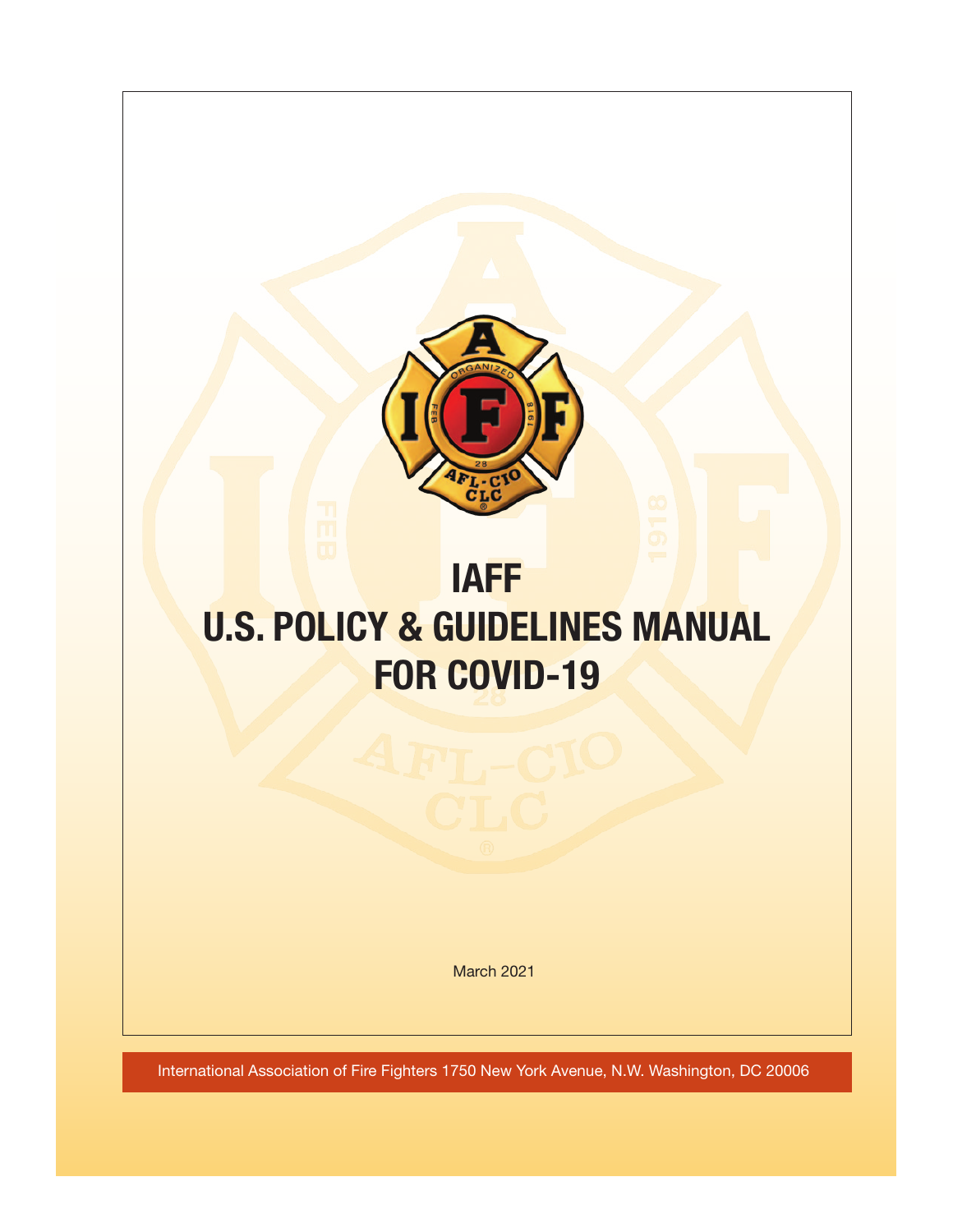# **IAFF U.S. POLICY & GUIDELINES MANUAL FOR COVID-19**



# **Table of Contents**

| Recommendations for 9-1-1 Public Safety Answering Points (PSAPs) 26    |  |
|------------------------------------------------------------------------|--|
| Questions Dispatch Centers Should Be Asking to Screen for COVID-19: 27 |  |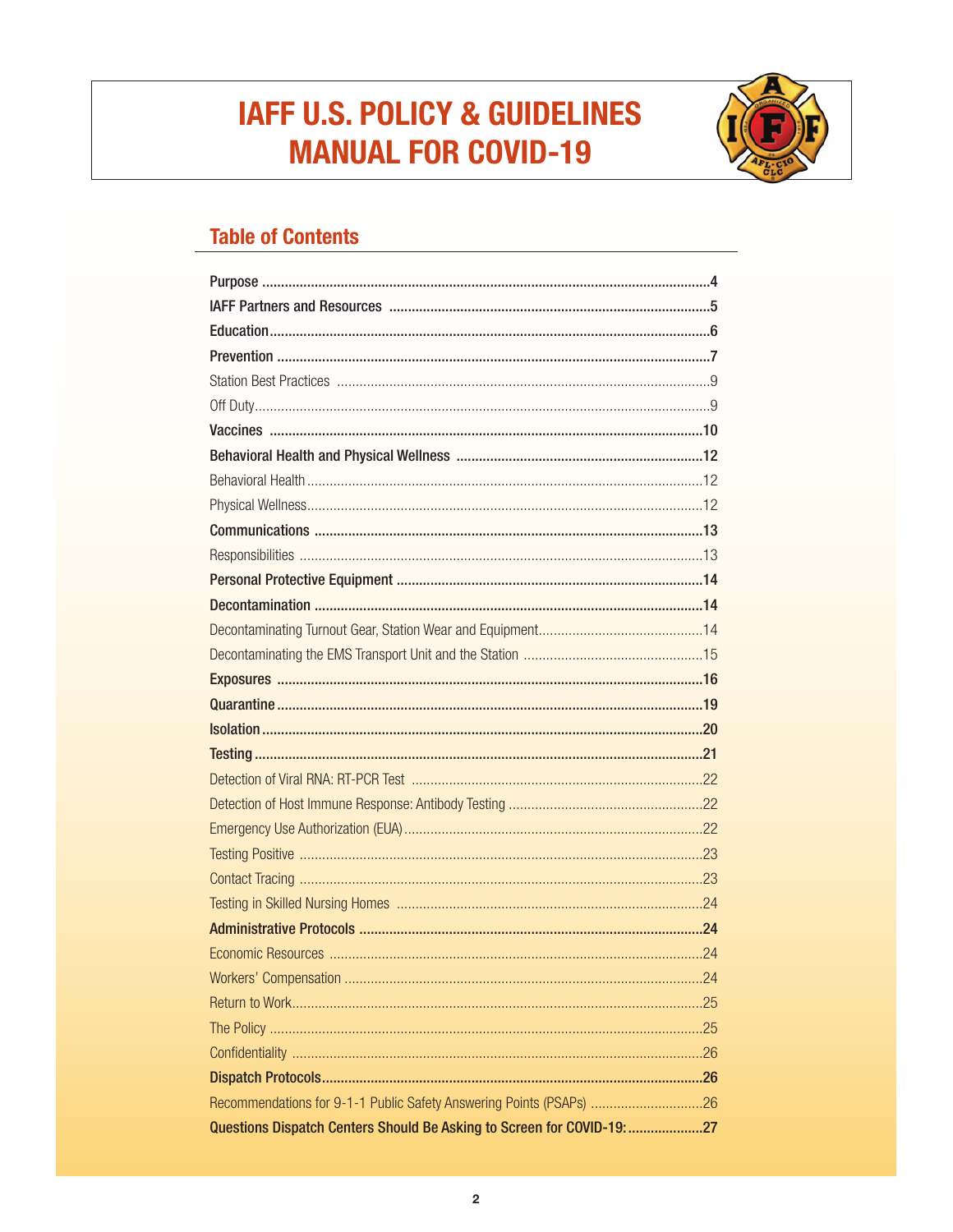# **About This Policy Manual**

The IAFF encourages every affiliate to work in cooperation with their fire/emergency medical services (EMS) department to develop an overall COVID-19 program designed to minimize exposure and promote a safe and healthy workforce.

Any program should be positive — not punitive — and require participation by all uniformed and non-uniformed personnel (including administration personnel) once implemented, allowing for age, gender and position in the department to be reasonable and equitable for all participants.

#### COVID-19 programs should include the following key points:

- Confidentiality
- Provide education on prevention, testing and vaccines.
- Promote adequate personal protective equipment (PPE) on and off duty.
- Be a commitment by labor and management
	- Develop a holistic wellness approach that includes medical evaluation, physical wellness and behavioral health
	- The program should be long term and, where possible, available to retirees.

## **Disclaimer**

This COVID-19 policy document will evolve as new research becomes available. The IAFF will continue to work with our partners and federal agencies to update our online resources to provide our members with the most up-to-date guidance to ensure their health and safety. We recommend that affiliates review their policy at regular intervals to ensure it contains the most up-to-date information.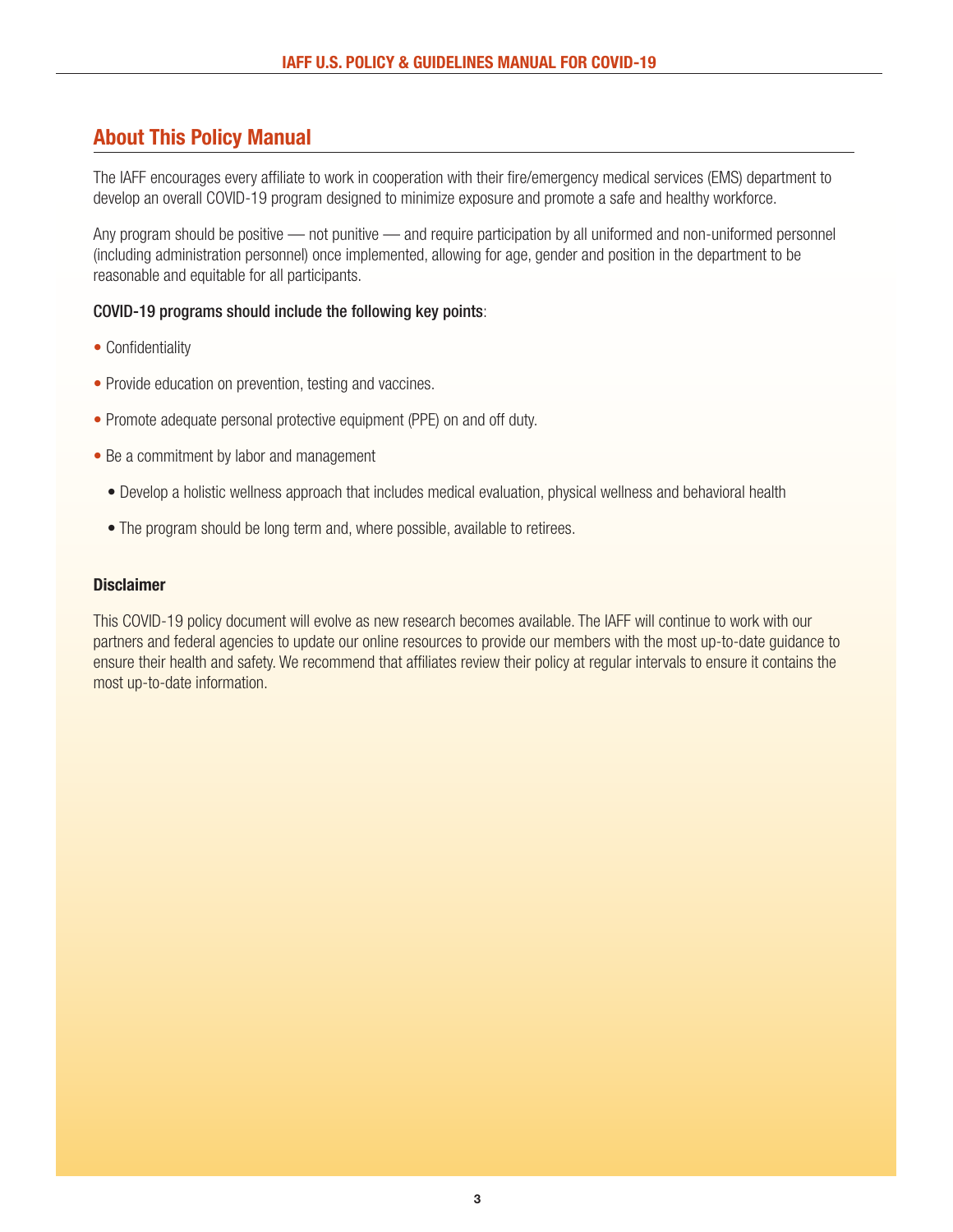# **Purpose**

This document is provided to affiliate leaders to assist your local and fire/EMS department in developing a comprehensive policy. While this document includes a variety of recommendations, you and your department should comply with local and state health department regulations in customizing this document to meet the needs of your membership, your department and the community you serve.

Note that many of the recommendations throughout this document are from the U.S. Centers for Disease Control and Prevention (CDC).

As an affiliate leader, we encourage you to work closely with your fire administration to construct a policy everyone can promote, embrace and practice throughout this pandemic. The information can also be adapted to develop similar policies and guidelines for future infectious diseases.

Because COVID-19 is a highly contagious respiratory illness that is constantly changing and mutating, it's important to update this policy in accordance with the recommended changes from the CDC and the World Health Organization (WHO). Membership should be notified when updates are made.

The protective measures and guidelines in this document will help all fire/EMS department personnel ensure a safe and healthy workplace while maintaining the highest service levels possible to the communities you serve.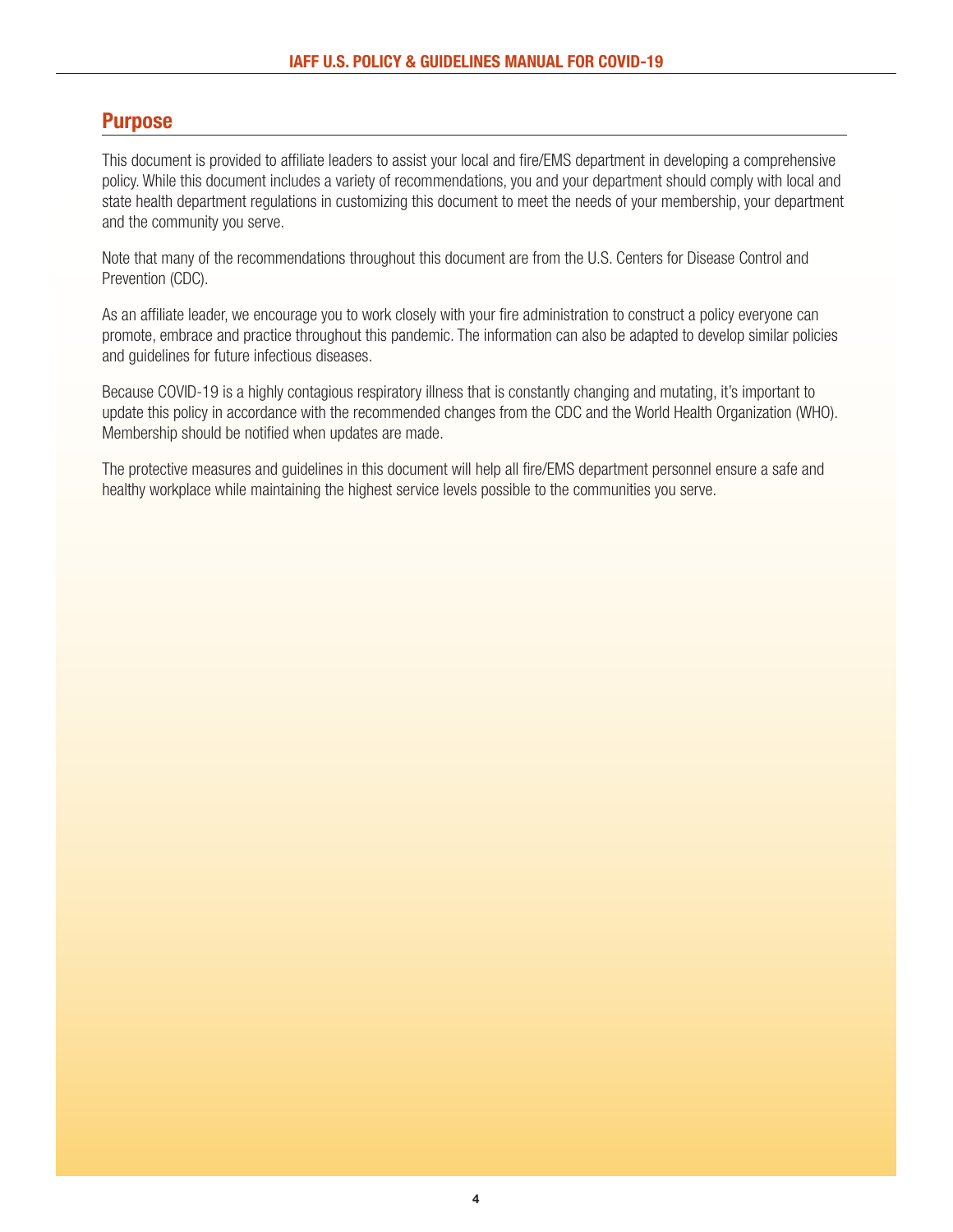# <span id="page-4-0"></span>**IAFF Partners**

The IAFF has consulted with a network of subject matter experts focused in the medical, occupational health, behavioral health, EMS and PPE fields to create evidence-based guidelines and best practices for protecting members and their families during the COVID-19 pandemic.

Our partnership with Johns Hopkins University's Bloomberg School of Public Health in Baltimore, Maryland — which sets healthcare standards in patient care, research and education — provides the IAFF with technical medical guidance and assists in developing educational materials, identifying speakers for educational seminars and offering technical assistance. This partnership allows the IAFF to consult with these physicians daily as they assist in developing the most up-to-date, evidence-based information and guidance on COVID-19.

Additionally, the IAFF collaborates with the National Institute for Occupational Safety and Health (NIOSH) and other subject matter experts on standards and requirements for personal protective equipment. The IAFF has been in direct contact with representatives from both the CDC and NIOSH regarding our guidance.

# **Resources**

#### **Centers for Disease Control and Prevention (CDC)**

The CDC is the leading U.S. federal agency addressing the health, safety and security threats, both foreign and in the U.S., affecting the American people. The IAFF uses the CDC for the most up-to-date information and guidance of COVID-19 to support communities in combatting diseases and promoting a healthy nation. The CDC also leads the charge on protocols on returning to work, prevention measures and quarantine/isolation that directly impact our members.

#### **World Health Organization (WHO)**

The WHO is an international organization that brings together more than 150 countries (including the United States) and works worldwide to promote health, keep the world safe and serve vulnerable populations. The WHO was the first organization to classify COVID-19 as a pandemic and has the capabilities to keep a pulse on infectious diseases that are occurring worldwide. In addition, the WHO brings together medical doctors, public health specialists, scientists and epidemiologists, as well as experts in the fields of health statistics, economics and emergency relief to address global concerns.

#### **[Fire Service Joint Labor Management Wellness Fitness Initiative](https://www.iaff.org/wellness-fitness/) (WFI)**

The WFI includes subject matter experts, physicians, nurses and other medical professionals who collaborate to ensure that uniformed personnel are healthy and can work safely and effectively throughout their careers and enjoy a healthy retirement. Recommendations from the WFI Task Force are incorporated in NFPA 1500, Standard on Fire Department Occupational Safety, Health, and Wellness Program, NFPA 1581, Standard on Fire Department Infection Control Program, NFPA 1582, Standard on Comprehensive Occupational Medical Program for Fire Departments, and NFPA 1583, Standard on Health-Related Fitness Programs for Fire Department Members.

# **[IAFF Coronavirus Toolkit](https://www.iaff.org/coronavirus/)**

The IAFF uses information from the CDC, WHO, the WFI and our partnership with Johns Hopkins to ensure we are providing our members with the most accurate and up-to-date information. As various organizations update their guidance or recommendations, the IAFF vets the information, updates our online resources and disseminates the information. Our goal is to ensure our members stay safe and healthy on the job.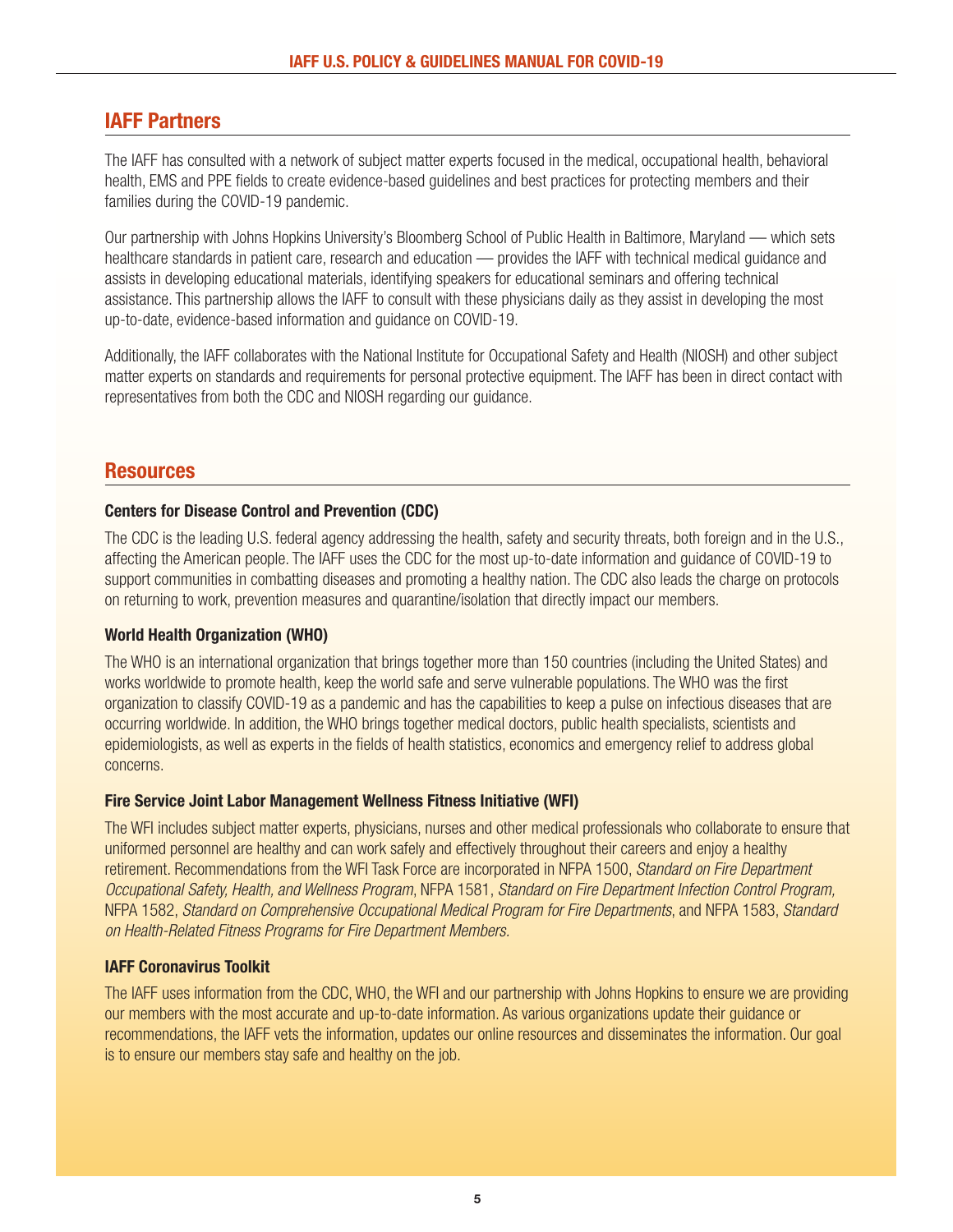# **Education**

Educating members is one of the most important components of any COVID-19 program. Ongoing education about COVID-19 should be encouraged and accepted at all levels of the department and local, including the fire chief and local president.

The fire chief, local president or safety committee member, human resources director, workers' compensation and health department representative, medical director, peer support coordinator, EAP representative and department occupational health physician should be involved in providing education opportunities for uniformed and non-uniformed fire/EMS personnel.

Additionally, affiliate leaders, the fire administration and the membership should be made aware of available resources, including the IAFF online **[coronavirus resource](http://www.iaff.org/coronavirus/)** the **CDC** website and the [WHO website](http://www.who.int).

Education program should include:

- In-person (following necessary prevention precautions) or virtual video conferencing to allow for questions and answers
- A brief in-person or video message from the fire chief and local president
- Overview of the COVID-19 pandemic
- Transmission and prevention of COVID-19
	- Social distancing, wearing a face covering, screening for signs and symptoms with temperature check, wearing appropriate PPE, getting vaccinated
- Exposure and exposure reporting
	- Reporting protocols
	- Quarantine and isolation
	- Testing (PCR versus serologic)
	- Identify 24-hour exposure designated officer (DO)
	- Workers' compensation claims
	- Leave considerations while in quarantine personal leave versus administrative leave
	- Return-to-work protocols
	- Role of department occupational health physician
	- Vaccination information and when/where to get the vaccine
- Behavioral health information and resources (handouts, EAP, clinicians, etc.)
	- Department should work with human resources, insurance carriers, etc., on available clinicians to assist members and their families
	- [IAFF Center of Excellence for Behavioral Health Treatment and Recovery](http://www.iaffrecoverycenter.com)

\*Refer to **[10 Things Your Local Should Be Doing for COVID-19 Response](https://www.iaff.org/wp-content/uploads/10-item-Checklist-for-Locals-COVID-19_v2-1.pdf)** on the IAFF website to assist in developing training curriculum.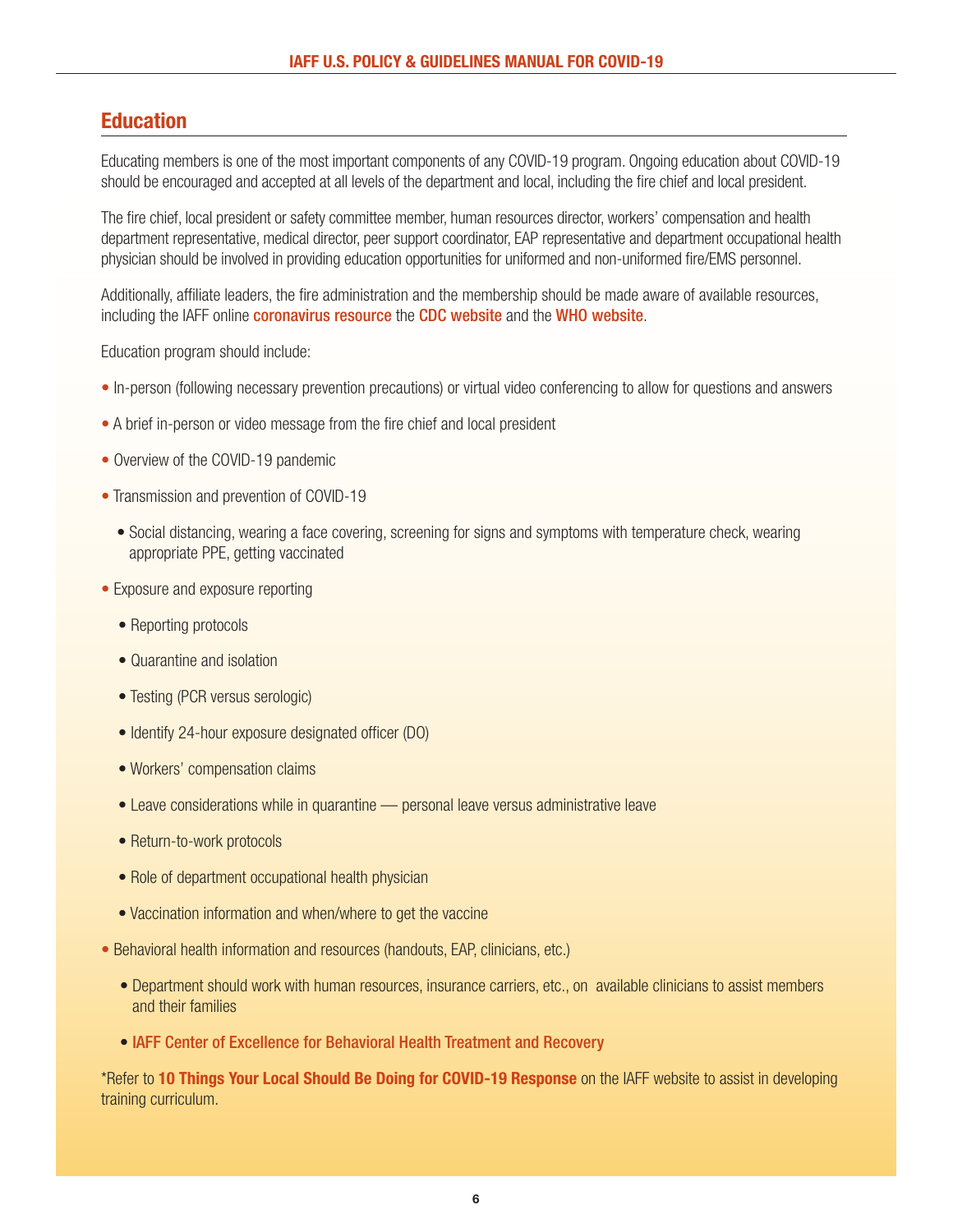# **Prevention**

All department personnel should practice and enforce preventive measures while on duty and don the applicable PPE when treating suspected or confirmed COVID-19 patients.

## Illness prevention techniques:

- Cover nose and mouth with a sleeve or tissue when sneezing or coughing. Turn head away from others when sneezing or coughing. Dispose of used tissues immediately.
- If sick, stay home; if you become sick while at work, notify your immediate supervisor and go home (follow your protocols when calling in sick or requesting to go home on sick leave).
- Keep hands away from eyes, nose and mouth.

## **Prevention measures include:**

## **Facemask/face coverings**

- The IAFF strongly recommends wearing a facemask to prevent transmission of COVID-19 not only for your protection but the protection of your brothers and sisters and immediate family members.
- On-duty best practices include wearing a surgical mask (cloth mask if there is a shortage of surgical masks) while on duty in the fire station and when in public, as well as when riding in fire apparatus together.
- It is also recommended that members wear a surgical mask (or cloth mask) while off duty, especially in circumstances where social distancing cannot be maintained or when using mass transit. Surgical masks should be disposed of after each use, and cloth facemasks should be laundered frequently.
- When on EMS calls, properly don and doff the appropriate PPE while treating Persons Under Investigation or confirmed COVID-19 patients to include N95 or higher respirator, gloves, impervious gown, goggles or full-face shield.

# **Social Distancing**

Maintain a physical separation of 6 feet from others to reduce the chance of spreading COVID-19. Refrain from shaking hands and eliminate non-essential meetings/gatherings (use virtual platforms to communicate whenever possible).

#### Physical distancing protocols for all personnel:

• Maintain physical distancing during shift change, meetings and meals to minimize contact between individuals and groups.

- Hold morning briefings in areas where everyone can socially distance. For example, apparatus bay, outside if weather is cooperative, dayroom or larger room, etc.
- Find ways to eat meals at varying times or use multiple rooms.
- Maintain a distance of 6 feet while watching television and during downtime. Consider additional televisions and furniture in other areas.
- Look for creative alternatives while maintaining 6 feet between each bunk in sleeping quarters, including physical barriers (such as partitions) or designating other areas as additional bunkrooms.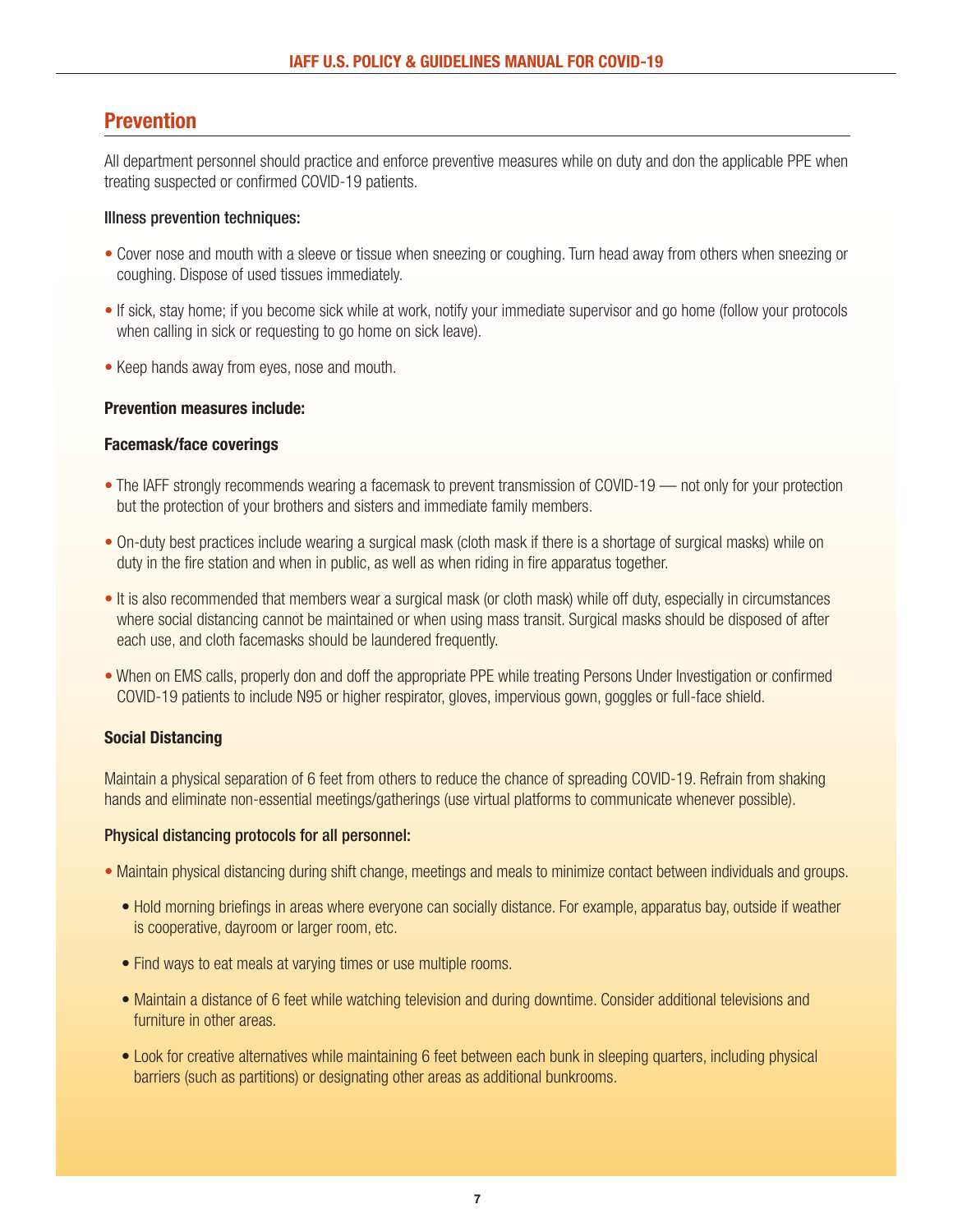- Due to asymptomatic transmission, consider sleeping and using a Continuous Positive Airway Pressure (CPAP) in a separate bedroom during this public health emergency. This advice is consistent with American Academy of Sleep Medicine recommendations.
- Ensure ventilation systems have been recently serviced and correct HEPA filters are installed. Ensure the ventilation system is operating on maximum air exchange during overnight hours.
- Restrict training activities to company evolutions that can be completed in isolation of other agencies and limit personal contact.
- Restrict fitness activities to ensure that no more than two individuals are in the gym at one time while maintaining a distance of at least 6 feet. Members not engaging in aerobic exercises (e.g., treadmill, elliptical) should wear a facemask.

The station captain, in cooperation with a union representative, should determine how best to practice social distancing throughout the station. A high level of compliance can slow the spread of disease.

#### **Daily self-assessments for COVID-19 signs and symptoms to include temperature checks twice daily.**

All fire fighters/EMS personnel should be vigilant about symptom monitoring twice daily, including temperature checks (both on shift and off shift) to identify symptoms early and prevent exposures. Follow these recommendations whether or not you have been exposed to a positive COVID-19 patient.

- If you are sick or have a fever stay home. Follow your department protocols when reporting sick
- Review the IAFF [video on symptom monitoring](https://www.youtube.com/watch?v=R4pFZEuHyhY&feature=emb_logo)
- Follow the IAFF [COVID-19 Self-Screening Guidelines](https://www.iaff.org/wp-content/uploads/Coronavirus-Self-Screening-Guidelines-2020-003-1.pdf)

#### **Hand hygiene**

One of the most effective ways to minimize the risk of infection is good hand hygiene. Wash hands with soap and warm water for at least 20 seconds or use waterless, alcohol based hand sanitizers. These should be located throughout the station, as well as all apparatus and support vehicles. Proper hand washing helps prevent the transfer of the virus from the hands to other parts of the body, particularly the eyes, nose and mouth or to other surfaces you touch.

All fire/EMS personnel should wash their hands frequently; before eating, drinking or touching your face; after removing PPE and gloves; and once you return to the fire station from emergency and non emergency duties.

#### **Decontaminating the station, equipment and apparatus**

Frequent and regular cleaning of the work environment and station are the responsibility of all fire/EMS personnel.

• Telephones, computers, keyboards, doorknobs/handles and computer mice are particularly susceptible and should be cleaned using disinfectant wipes or an EPA-approved disinfectant to kill the COVID-19 virus.

Enhanced and frequent cleaning of the fire station is as an additional preventative measure. In addition to the general cleaning, follow the schedule below for station cleaning:

• **Shift change** — wipe down all high-contact areas, including countertops, doorknobs, workstations, handles and fire apparatus surfaces.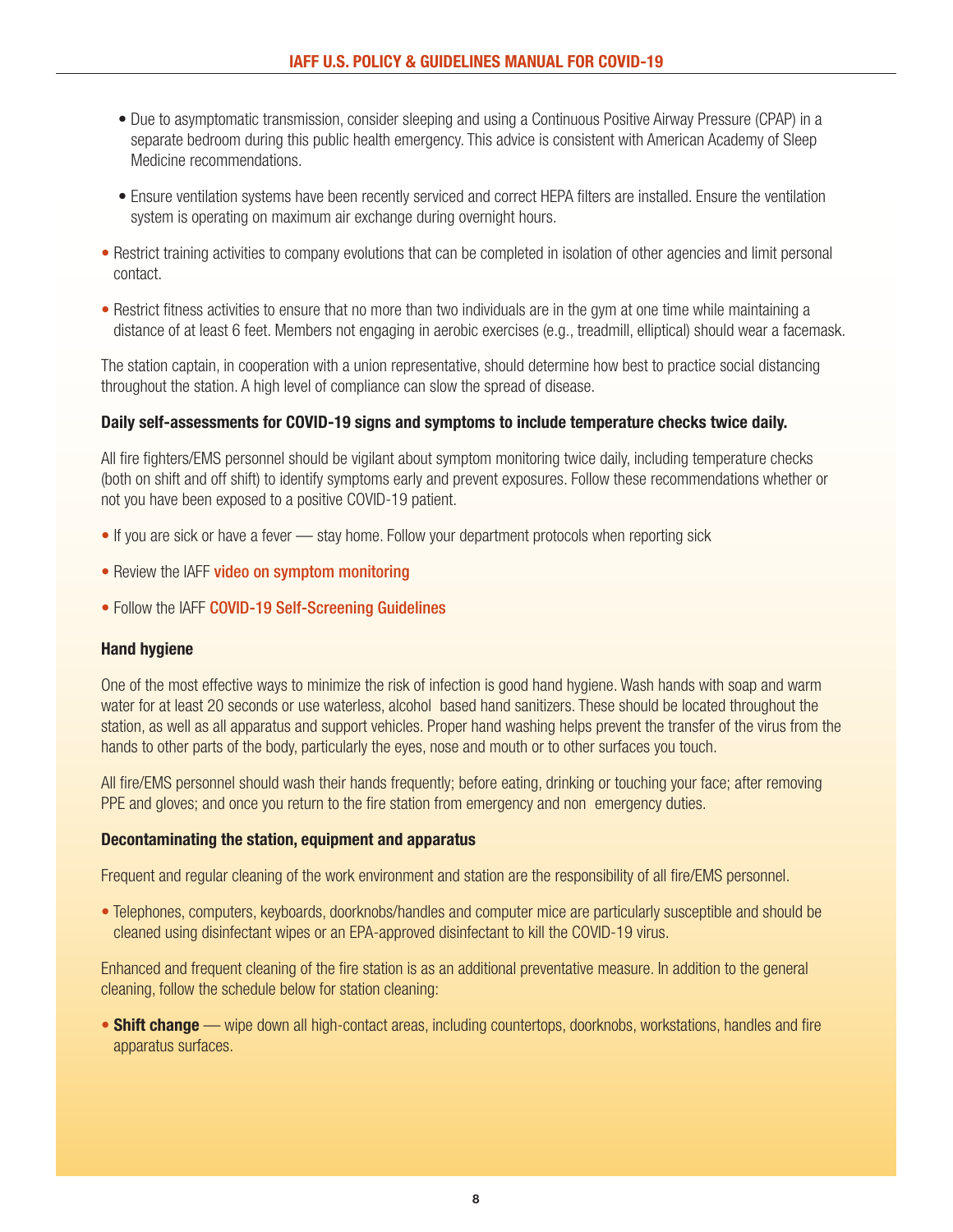- **Mid-day** or prior to preparing meals wipe down all high-contact areas in food preparation and eating areas.
- **Prior to going to bed**  wipe down all high-contact areas, including countertops, doorknobs, workstations, handles and fire apparatus surfaces; clear bedding and wash or take bedding home.

Washrooms and locker rooms should be disinfected daily and as needed; fitness equipment should be disinfected daily and after each use; kitchen towels and dishcloths should be changed daily and laundered. Remove mattress covers and wash all personal bedding at end of shift.

The cleaning of fire stations and apparatus outlined above is to be considered the minimum required frequency and extent. Ongoing monitoring and maintenance in addition to the above should continue.

## **Station Best Practices**

These additional station best practices will help reduce the risk of transmission of COVID-19:

When reporting for duty, use the designated fire fighter entrance (rear door of the station), perform self screening protocols, wash your hands and disinfect your cell phone.

- Do not handle other members' turnout gear at shift change.
- Do not handle other members' uniforms or fitness clothing.
- Do not leave uniforms hanging in the gym and washroom areas.
- Increase the frequency of uniform changes and laundering.
- Shower at the end of your shift to ensure you go home to your loved ones safe and clean.

# **Off Duty**

Members who are off duty are reminded to be vigilant at all times and practice all preventive measures outlined above.

If you are exposed to someone on your scheduled time off who tests positive for COVID-19, you could be infected with the virus. If you are exposed off duty, contact your DO and follow the exposure reporting chapter of this document.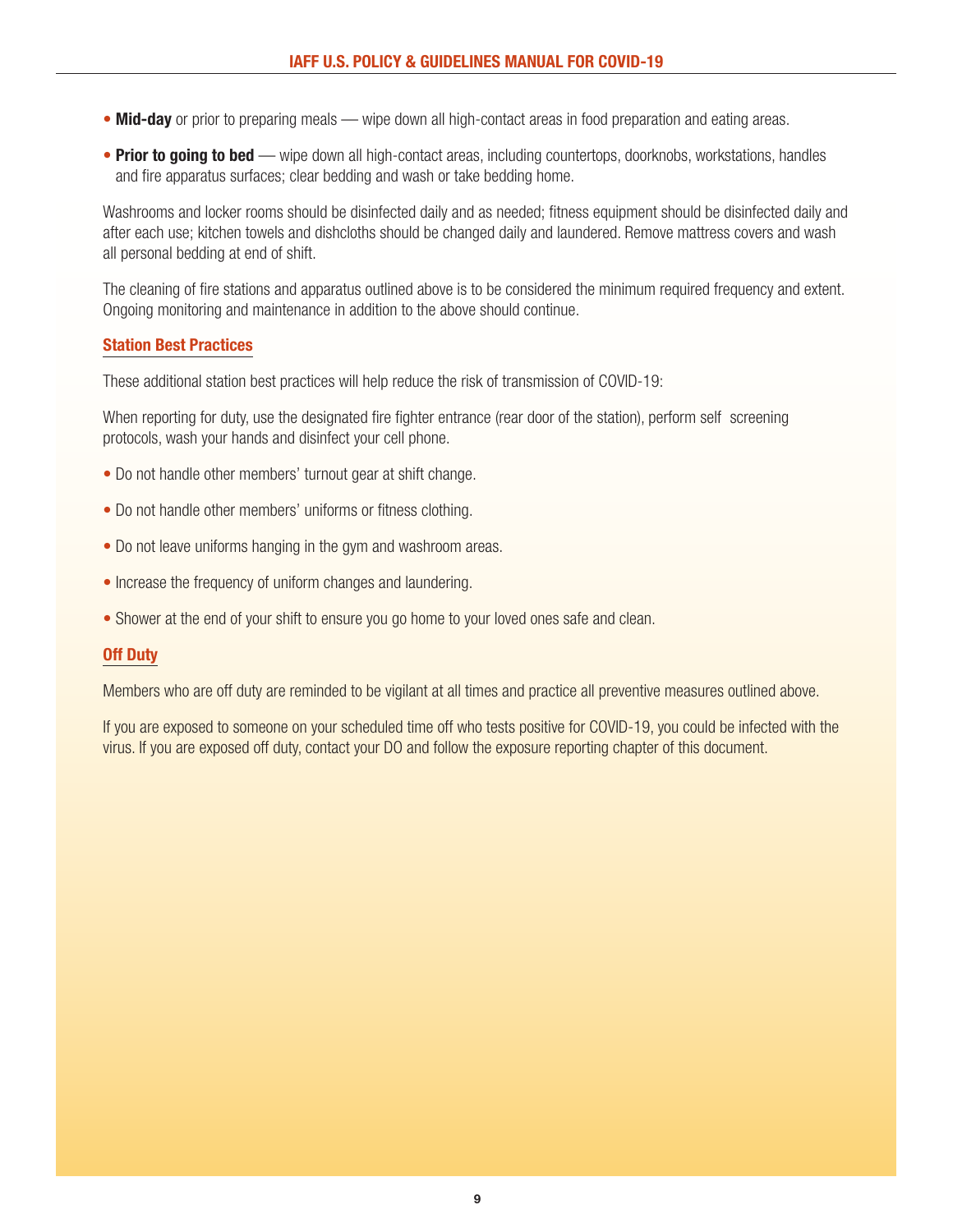# <span id="page-9-0"></span>**Vaccines**

The IAFF strongly recommends all members be vaccinated against COVID-19 for their own protection and the protection of their brothers and sisters, family members, friends and communities.

As fire fighters and medical emergency personnel who work in confined and uncontrolled environments while treating or transporting patients or interacting with the public, members are at a greater risk of contracting COVID-19. It is critical that members are vaccinated to maintain their readiness to respond to COVID-19 and other emergencies

Refer to the **[IAFF Coronavirus Toolkit](https://www.iaff.org/coronavirus/)** to learn more about COVID-19 vaccines as safe and effective for protecting yourself and others and slowing the spread of the disease.

## **Educate**

Educating your members and their families about the importance of getting the COVID-19 vaccine is paramount. When a new vaccine becomes available, it is important to promote confidently communicate the importance of getting the COVID-19 vaccine, which can then generate trust among fire/EMS personnel.

Building trust or confidence in the vaccine is critical to a department's effective vaccine program. Provide clear, complete and accurate messages about COVID-19 vaccines, and take visible action to build trust.

- Communicate transparently about the process for approving and making recommendations for monitoring the safety of distributing and administering COVID-19 vaccines, including data handling.
- Provide regular updates.
- Outline the benefits and safety of the vaccination and how it can protect from severe illness or even death.
- Address common side effects and why side effects occur. This can alleviate fear about unintended consequences of getting a new vaccine.
- Address concerns regarding the effectiveness of vaccines. The rapid development of COVID-19 vaccines has raised questions but explaining the process will give members a better understanding.
- Proactively address and mitigate the spread of harmful misinformation via social media platforms, other members and trusted messengers. These comments are often made out of fear. It is important to cite science to demonstrate these claims are not true.
- Continue to practice preventive measures. Current guidelines from the CDC promote the continued use of preventative measures. Highlight that these recommendations are designed to prevent the spread of the virus if the vaccinated individual is a carrier.

#### **Leadership**

The IAFF has urged federal, state and local governments to include fire fighters in Tier 1a for vaccine distribution, as well as encouraged affiliate leaders to contact their respective governor to ensure priority access to vaccines.

The Fire Service Joint Labor/Management Wellness-Fitness Initiative (WFI) states, "Uniformed personnel must receive or provide documentation of having received vaccinations." The IAFF and the International Association of Fire Chiefs (IAFC) collectively embrace and promote this initiative, and continue to advocate, educate and recommend the COVID-19 vaccine for our members.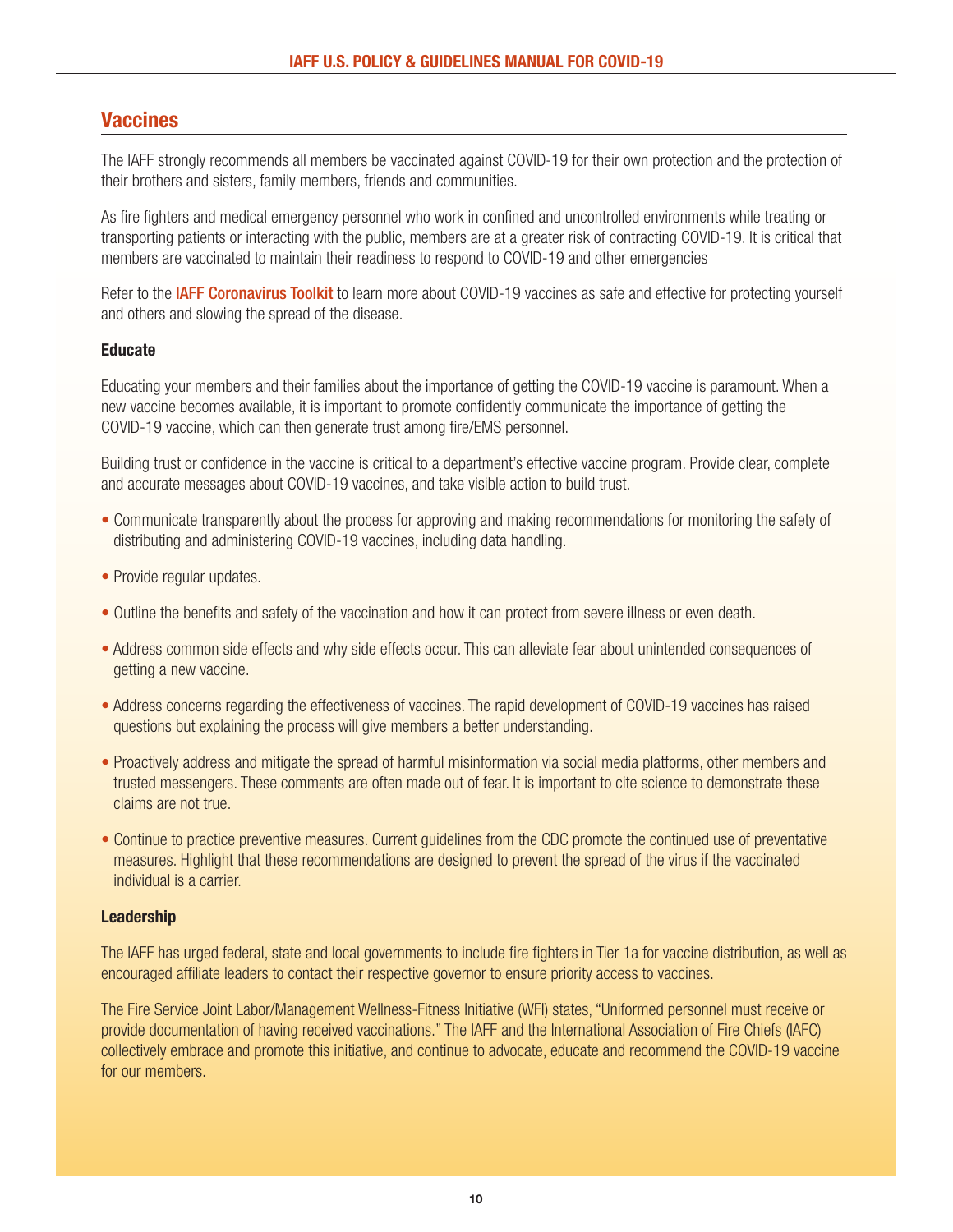## **Declining Vaccines**

The IAFF recognizes that under some circumstances, including sincere religious objections or a bona fide medical reason, fire fighters may object to being vaccinated. These members may be able to obtain an exemption or reasonable accommodation from their fire departments. The IAFF recommends the following guidelines from the NFPA 1581 Standard:

- 4.5.2.5<sup>\*</sup> Members who choose to decline immunizations offered by the department shall be required to sign a written declination.
- 4.5.2.5(a) Members who decline immunizations should be counseled by the fire department physician. If the member persists in refusing vaccination, a signed written declination is required.
- 4.5.2.5.1 The declination shall become part of the member's confidential health database.
- 4.5.2.5.2 Members shall be allowed to recant a declination at any time and receive the offered immunizations.

In the event a state or local government or fire department mandates that members be vaccinated and a member declines, he or she may be subject to penalization of workers' compensation, disability or Public Safety Officers' Benefit (PSOB) coverage. An exemption or preferred accommodation may be difficult to obtain through a lawsuit as employers are only required to offer a reasonable (not preferred) accommodation and will have little difficulty demonstrating that providing an exemption to a COVID-19 vaccination would cause an undue hardship given that public health and safety are at risk.

## **Vaccine Distribution**

The IAFF supports enlisting fire fighters/EMS personnel for vaccine distribution under the following conditions:

- Authorization by state, local or medical directors to provide immunizations.
- Compensation at overtime rates as this would be in addition to regular shift work.
- Assigning members to provide immunizations does not impact the department's staffing levels for responding to emergencies and performing other duties.
- Coverage under workers' compensation and disability remains.
- Personnel have been vaccinated.
- Proper training and education in vaccine handling, tracking and administration.
- Proper personal protective equipment (PPE) is provided for vaccine distribution.
- A safe environment to distribute the vaccine (avoid the fire station as a vaccination site).

# **Refer to [IAFF Talking Points on Vaccination](https://www.iaff.org/wp-content/uploads/Talking-Points-on-Vaccines.pdf)**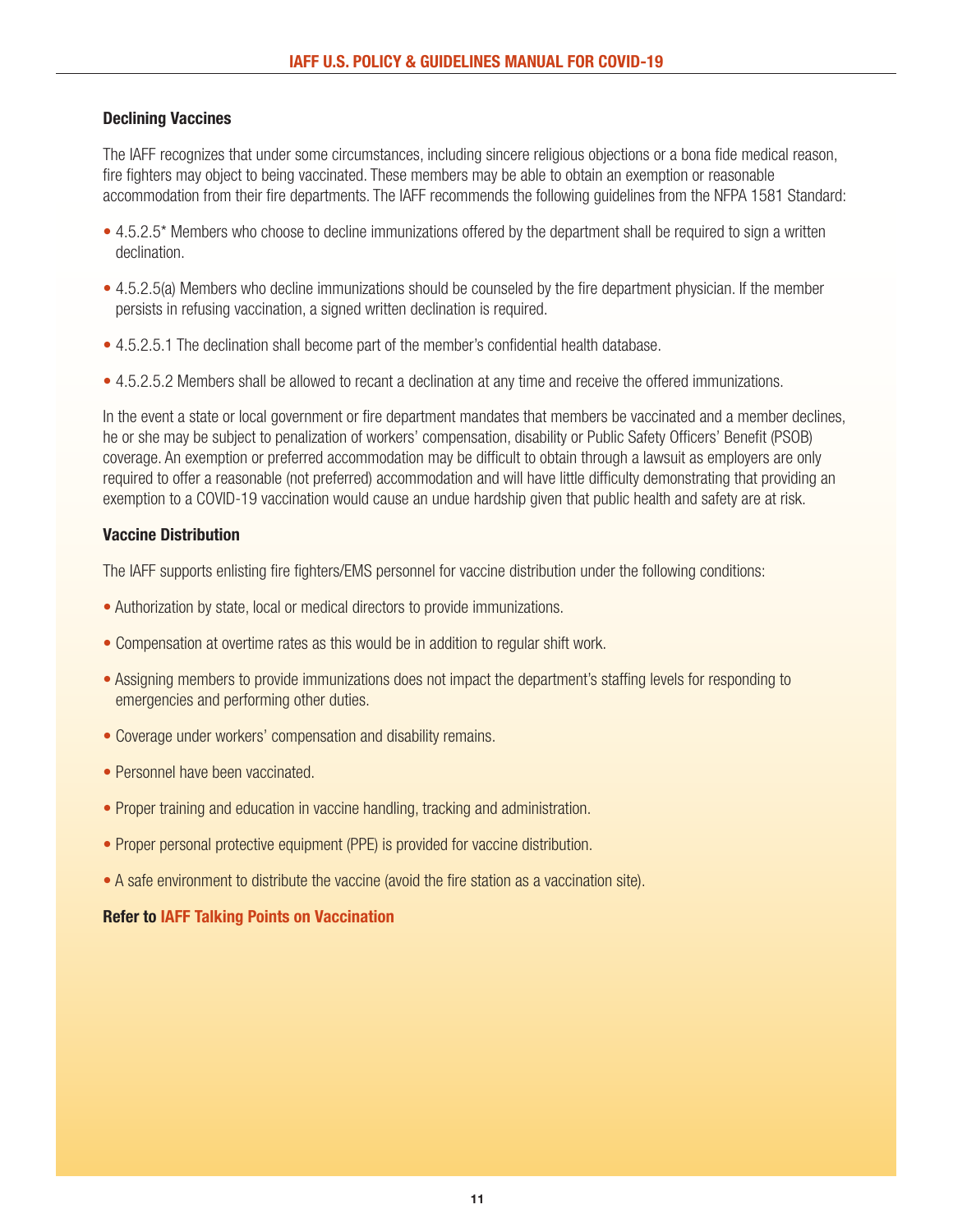# <span id="page-11-0"></span>**Behavioral Health and Physical Wellness**

# **Behavioral Health**

An area most often overlooked is members' behavioral health. Affiliate leaders are encouraged to ensure peer support teams, Employee Assistance Program (EAP) representatives and clinicians are available as resources.

- Ensure your peer support team members and contact information is posted at each fire station and work location (9-1-1 call center, apparatus shop, headquarters, etc.), and remind members these resources are available to assist them and their families.
- Refer to the IAFF [Coronavirus Toolkit](http://www.iaff.org/coronavirus) for information on behavioral health, including the [IAFF Guide to Managing](https://www.iaff.org/wp-content/uploads/Coronavirus_Flyer2_v2.pdf) [Coronavirus Anxiety](https://www.iaff.org/wp-content/uploads/Coronavirus_Flyer2_v2.pdf) and [What to Expect in Quarantine](https://www.iaff.org/wp-content/uploads/What-to-Expect-in-Quarantine-COVID-19-2020.pdf).
- The IAFF offers online recovery meetings for alcohol or substance abuse problems as alternatives to in-person meetings. Learn more at [www.iaff.org/behavioral-health/#online-recovery-meetings](https://www.iaff.org/behavioral-health/#online-recovery-meetings).
- Many healthcare insurance carriers are offering telemental health to subscribers. Work with your department or city human resource director regarding telemental health services available for members and their families.

## <span id="page-11-1"></span>**Physical Wellness**

The IAFF strongly encourages including your department's Peer Fitness Trainers (PFT) in ensuring physical wellness during COVID-19. PFTs can also provide daily, weekly or bi-weekly resources for members and their families to use on and off duty.

Additional resources:

- [Physical Activities FAQs](https://www.iaff.org/wp-content/uploads/WFIResources_FAQs_v3-2.pdf)
- [Successful Exercise at Home](https://www.iaff.org/wp-content/uploads/WFIResources_BehavioralChange_v2.pdf)
- Refer to the [IAFF Coronavirus Toolkit](http://www.iaff.org/coronavirus/#resources) for more information.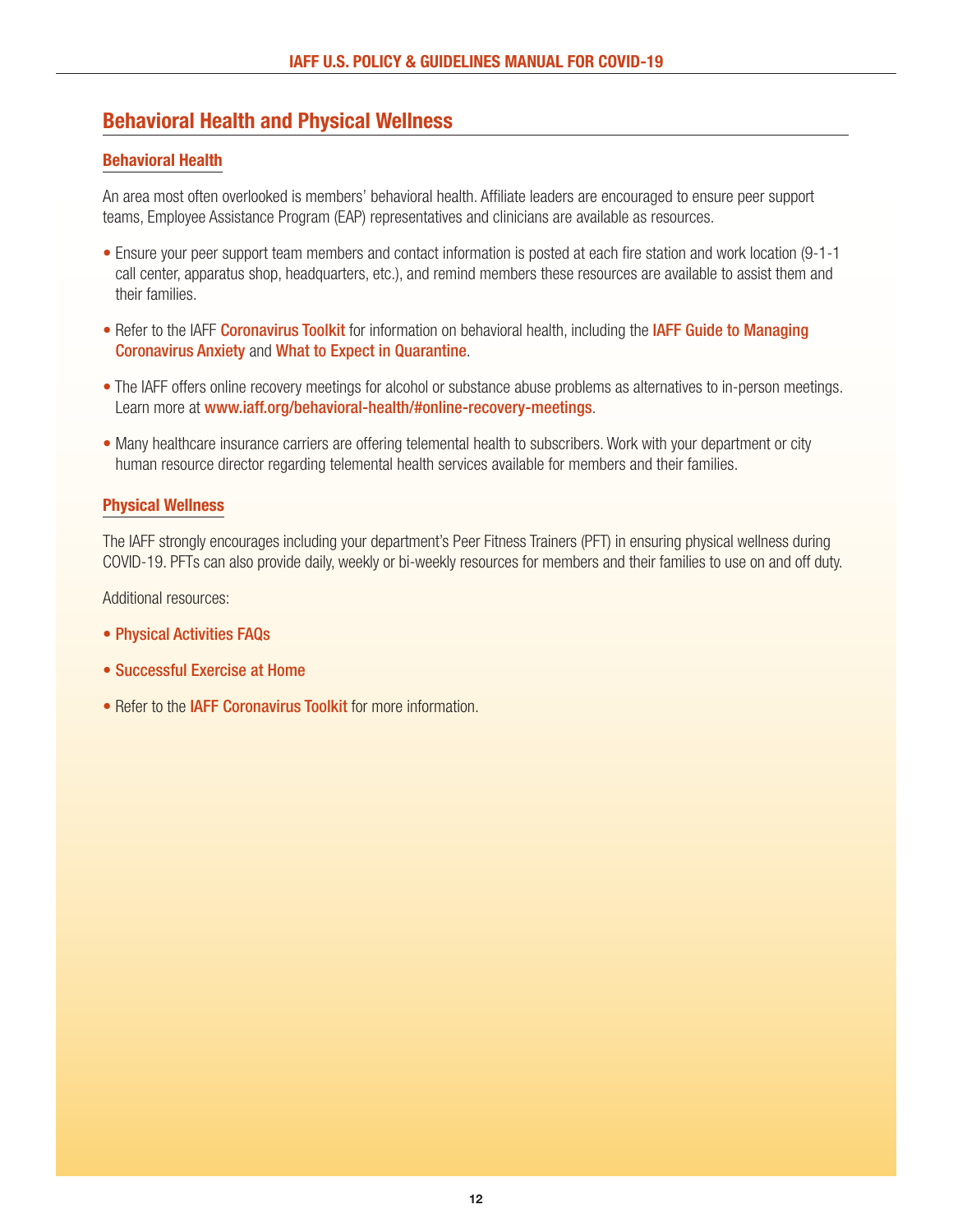# <span id="page-12-0"></span>**Communications**

The fire/EMS DO should be the primary contact on all COVID-19 communications and coordinate with all divisions, local emergency management, local public health authority and all personnel to ensure everyone is kept informed with the most up-to-date information.

# <span id="page-12-1"></span>**Responsibilities**

In addition, below are the general duties and responsibilities for officers and fire fighters/EMS personnel:

## **Officer** responsibilities include:

- Ensuring the health and safety of all workers under their direct supervision.
- Ensuring all staff have appropriate and fitted PPE.
- Ensuring members are adequately trained to identify and minimize the risk of exposure.
- Enforcing, upholding and adhering to the policies of the department and the recommendations in this document.
- Submitting a PPE replacement form when needed.
- Sending employees who are ill or displaying symptoms of illness home.
- Reporting all possible exposures.

**Fire fighter/EMS** and administrative staff responsibilities include:

- Taking all reasonable measures to protect their health and safety.
- Performing their work in accordance with established safe work procedures.
- Wearing appropriate PPE when required.
- Reporting any potential exposure to your supervisor.
- Do not report to work if you are ill or experiencing COVID-19 symptoms.
- Go home if you become sick or begin experiencing symptoms (follow your department's SOP or policy regarding sick leave).
- Adhere to the policies of the department and follow the direction of their supervisor.
- Follow self-monitoring and self-isolation recommendations.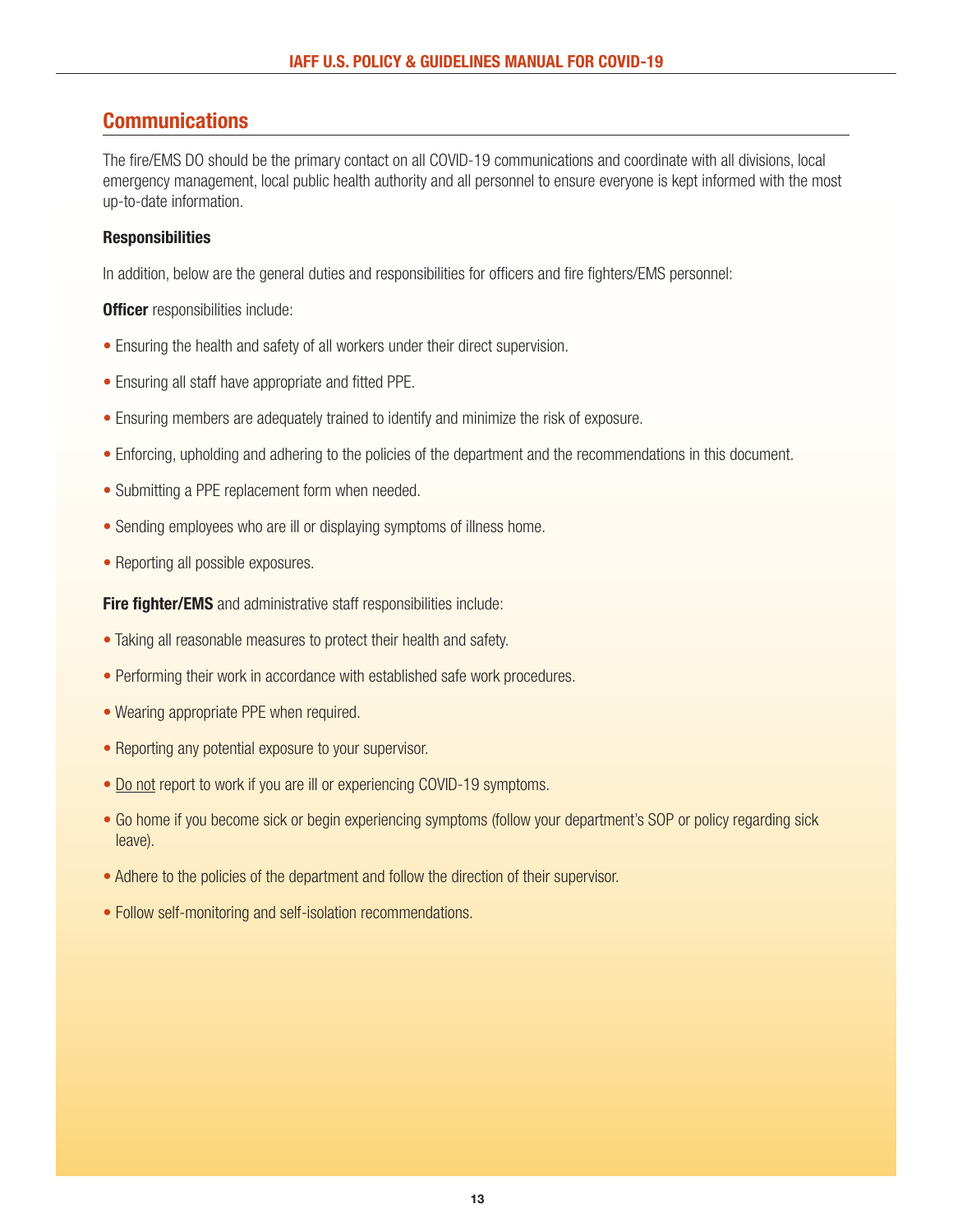# <span id="page-13-0"></span>**Personal Protective Equipment**

Ensure all members are provided with the proper personal protective equipment (PPE) to respond to calls involving confirmed cases and Persons Under Investigation (PUI) for COVID-19.

## Minimum PPE required:

- NIOSH-approved N95 or higher respirator
- Eye protection
- Gloves
- Disposable impervious gowns

## Additional PPE to be considered:

- Powered Air Purifying Respirators (PAPRs)
- Air Purifying Respirators (APRs)
- Red bio-hazard bags
- Tyvek/Tychem coveralls
- Booties
- Hand sanitizer (minimum 60% alcohol)
- Face shields

# **Decontamination**

#### <span id="page-13-1"></span>**Decontaminating Turnout Gear, Station Wear and Equipment**

Review the IAFF [donning and doffing video](https://www.youtube.com/watch?v=qjCe4gk3Fjs&feature=emb_logo) on how to handle contaminated PPE after treating a patient. Immediately upon doffing PPE, hand sanitizer or soap and water should be applied, followed by cleaning any exposed skin using soap and water.

#### **Follow these guidelines:**

#### **Turnout gear and station wear**

- Use of structural fire fighter PPE for patient encounters should be a last resort. In case of an incidental exposure, refer to Recommended Guidelines for Selection, Care and Cleaning/Sanitization of Structural Fire Fighting Personal Protective Clothing, which provides the proper care, cleaning and sanitization of structural fire fighter PPE.
- If turnout gear or station uniform are visibly contaminated by bodily fluid, place it in a biohazard bag at the scene and wash it following prescribed laundry procedures. Chlorinated bleach should not be used with any fire fighter protective clothing. Fire departments should follow the decontamination guidelines in [National Fire Protection Association \(NFPA\)](https://www.nfpa.org/codes-and-standards/all-codes-and-standards/list-of-codes-and-standards/detail?code=1851) [1851, Standard on Selection, Care, and Maintenance of Structural Fire Fighting Protective Ensembles](https://www.nfpa.org/codes-and-standards/all-codes-and-standards/list-of-codes-and-standards/detail?code=1851).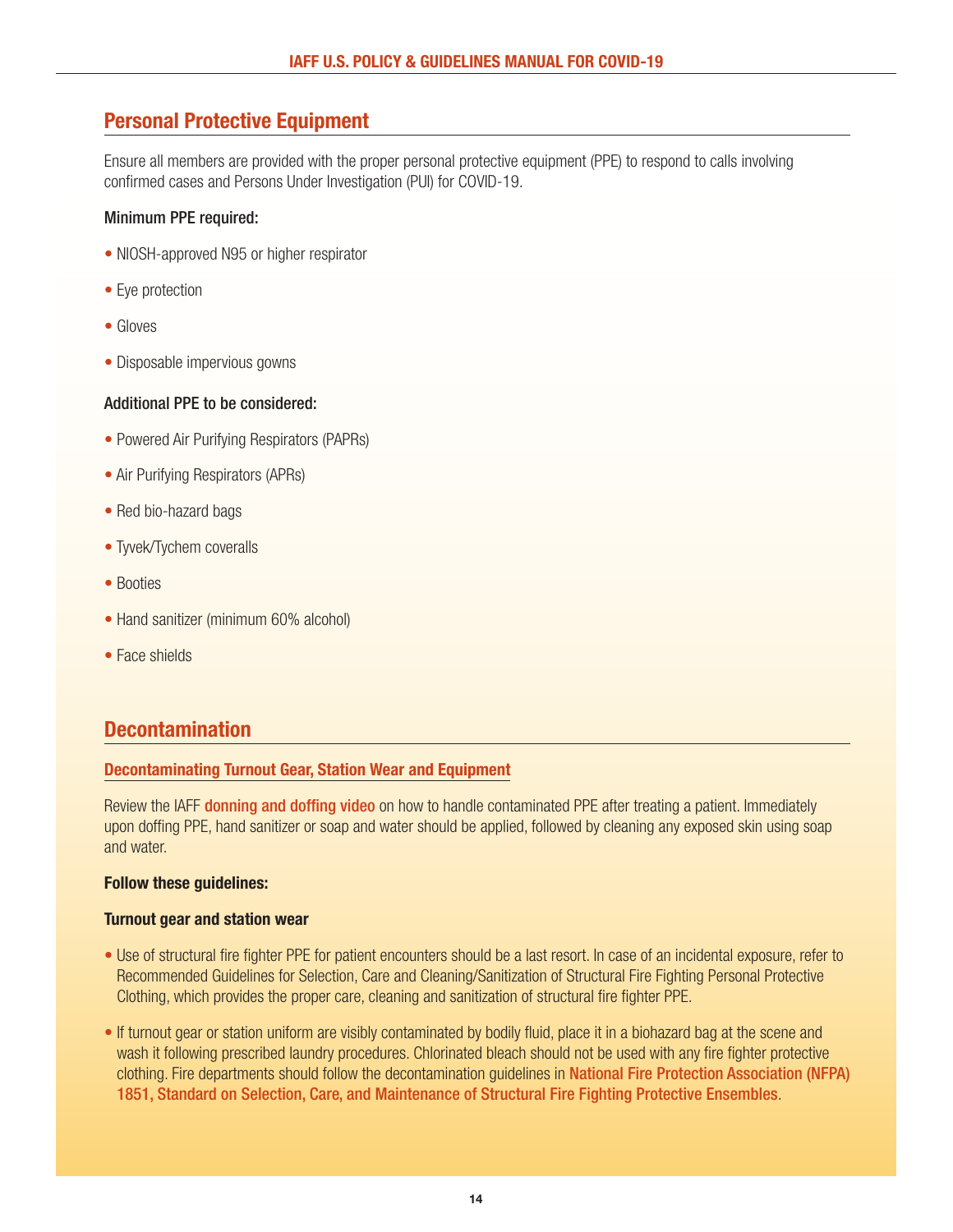# **Equipment**

- Dispose of disposable respirator, respirator filters, gloves and other disposable equipment/supplies used at the scene as bio-hazardous waste.
- Non-disposable respirators should be cleaned and disinfected in accordance with the manufacturer's recommendation.
- See the EPA's list of [Registered Antimicrobial Products for Use Against Novel Coronavirus SARS-Cov-2, the Cause](https://www.epa.gov/pesticide-registration/list-n-disinfectants-use-against-sars-cov-2) [of COVID-19 as of March 3, 2020.](https://www.epa.gov/pesticide-registration/list-n-disinfectants-use-against-sars-cov-2)
	- When researching products on the EPA website, note that the answer to the emerging viral pathogen claim questions is no. This is NOT a concern. Per the EPA, "All products on this list meet EPA's criteria for use against SARS-CoV-2, including those marked as No in this column." The emerging viral pathogen claim has to do with whether the virus is standard/old/well-known or emerging, not how hard it is to kill.
- Find more information about infection control against COVID-19 [here](https://www.cdc.gov/coronavirus/2019-ncov/hcp/guidance-for-ems.html) under the section, **Cleaning EMS Transport Vehicles After Transporting a PUI or Patient with Confirmed COVID-19**.

# <span id="page-14-0"></span>**Decontaminating the EMS Transport Unit and the Station**

UV-C lights have been used for many years in ambulances for disinfection. It is important to note that this should not be the only means of disinfection. UV-C lights will disinfect surfaces (this is a surface technique and will not penetrate fabrics) on which there is direct access for the appropriate period of time (time is related to energy of the UV-C lamps). This affects surfaces that are at an angle to the lights or are shadowed by other surfaces. UV light disinfection appears to be effective against coronavirus. Efficacy, however, is highly variable and related to the placement of the lights, light intensity, contact times, surface type, etc.

The benefits of UV-C include effectiveness on flat surfaces at 90-degree angles (walls, floors, ceilings, etc.). Personnel are not required to enter the contamination zone. The limitations are that the power decreases over distance (light must be close enough to surface); if the surfaces are not flat, it may not decontaminate the shadowed areas.

#### Perform an appropriate decontamination before using UV-C light. These steps include:

- 1. If the material to be decontaminated is considered airborne, all doors to the ambulance should be left open to allow for any airborne particles to settle or exhaust. The time required for one complete air exchange in a standard size ambulance using passive ventilation (low wind conditions) is approximately 10 minutes or six air changes per hour (ACH). This correlates to 90% efficiency in 23 minutes, 99% efficiency in 46 minutes and 99.9% efficiency in 69 minutes.
- 2. Clean all soiled surfaces.
- 3. Disinfect contaminated surfaces with a chemical disinfectant (preferably applied using an electrostatic sprayer for complete coverage).
- 4. Follow up with UV-C disinfection, if desired, prior to returning to service.

It is equally important to decontaminate surfaces that are frequently touched to prevent the spread of COVID-19. Properly decontaminate all equipment and frequently touched office supplies to include apparatus, equipment, stations, phones, desks, computer keyboards, doorknobs, tables and other contact surfaces using an [EPA-approved disinfectant](https://www.epa.gov/pesticide-registration/list-n-disinfectants-coronavirus-covid-19). Areas frequently touched should be decontaminated several times per day, especially at shift-changes.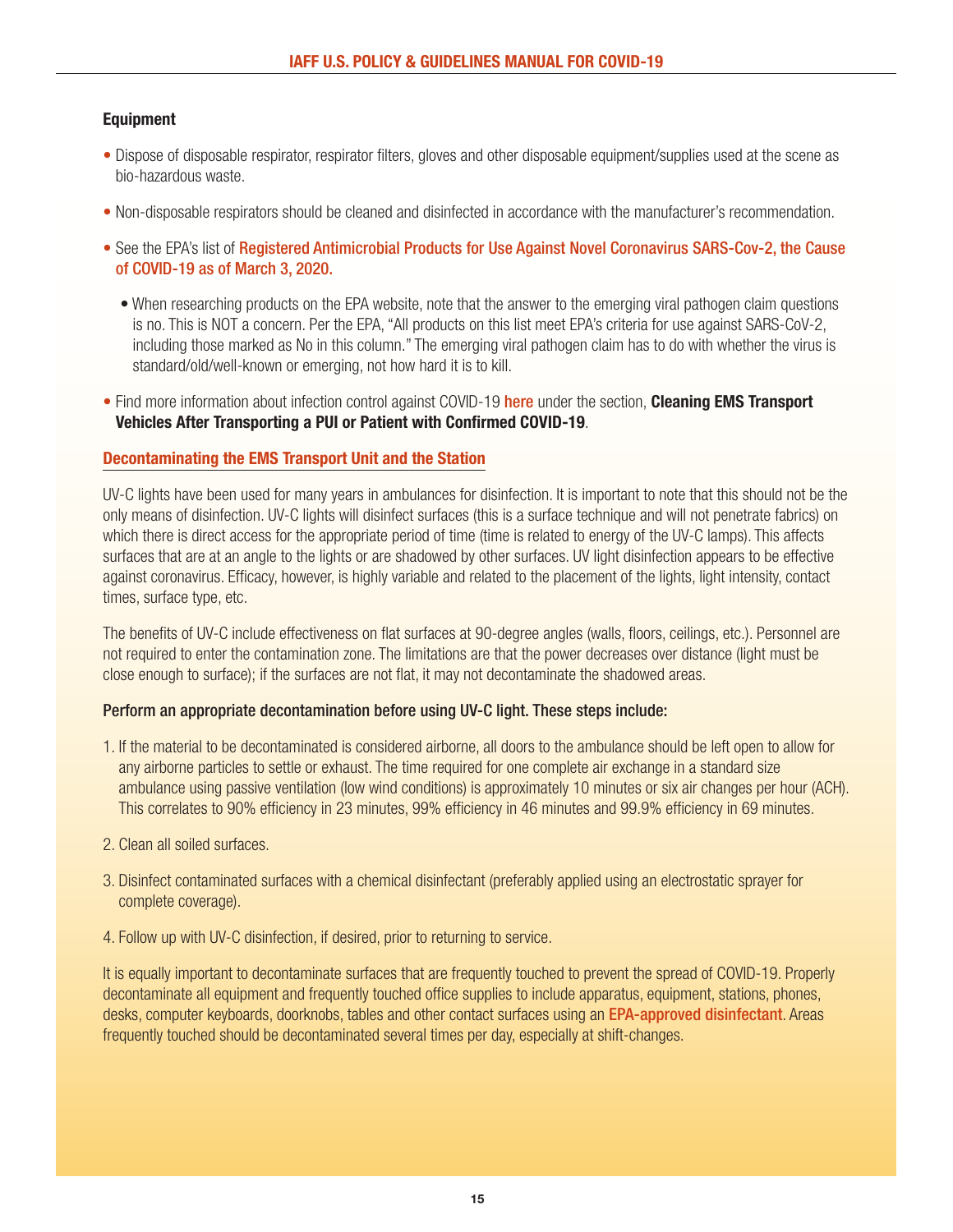# **Exposures**

Exposures to COVID-19 vary based on several factors. The IAFF defines exposure as high-risk exposures and low-risk exposures.

- **High-Risk Exposure** A member has a prolonged close contact exposure with a PUI or confirmed COVID-19 patient and was not wearing a respirator or the member performed a high-risk procedure — such as intubation, CPAP or nebulizer treatments **without** the full required PPE, including a fluid resistant gown, gloves, goggles and a N95 or higher respirator. The CDC now defines a close contact as exposure within 6 feet of an infected individual for a total of 15 minutes or longer over a 24-hour period.
- **Low-Risk Exposure** A member has a brief or prolonged interaction with a PUI or COVID-19 patient and wore the recommended PPE, donned and doffed the PPE correctly, properly decontaminated all reusable equipment and contact surfaces in vehicles, and washed hands and exposed skin with soap and warm water. Additional personnel not within a 6-foot radius of the patient but engaged on scene should also be considered a low-risk exposure.

# **ALL POTENTIAL EXPOSURES SHOULD BE DOCUMENTED ACCORDING TO YOUR DEPARTMENT'S EXPOSURE CONTROL PLAN and/or this COVID-19 Policy Manual.**

Members who experience a **high-risk exposure** should notify their DO or health department's point of contact immediately in accordance with the exposure control plan and be placed in quarantine for 14 days, as well as get a COVID-19 test if they show signs or symptoms. If asymptomatic for 14 days, they should return to work. If they become symptomatic, they should be isolated and tested for COVID-19, remain in isolation for 10 days from onset of symptoms and follow the physician's treatment plan. Once isolation is lifted by the physician, the employee can return to work. (**Refer to Quarantine, Isolation and Administrative Protocols Chapters).**

Members who experience a **low-risk exposure** should return to work and self-monitor for signs and symptoms, including taking their temperature and recording it twice a day. If members become symptomatic or test for COVID-19, they should be isolated for a period of 14 days from the onset of symptoms and follow the physician's treatment plan. Once isolation is lifted by the physician, the employee can return to work.

Some individuals are asymptomatic; they are infected with the COVID-19 disease but are not exhibiting symptoms. These individuals can still spread the disease to others, so it is important to screen for signs and symptoms to detect if you may be infected. Meanwhile, members should be practicing prevention measures, including social distancing, wearing face coverings, hand washing and self-assessments with temperature checks twice daily. Below are the signs and symptoms of COVID-19 to monitor:

- Fever > **99.9 degrees F** or > **37.7 degrees C** (temperature should be checked twice a day at the start of the shift and middle of the shift duration)
- Cough
- Sore throat
- Difficulty breathing/shortness of breath
- Muscle aches/headache
- Loss of taste and smell
- Vomiting
- Diarrhea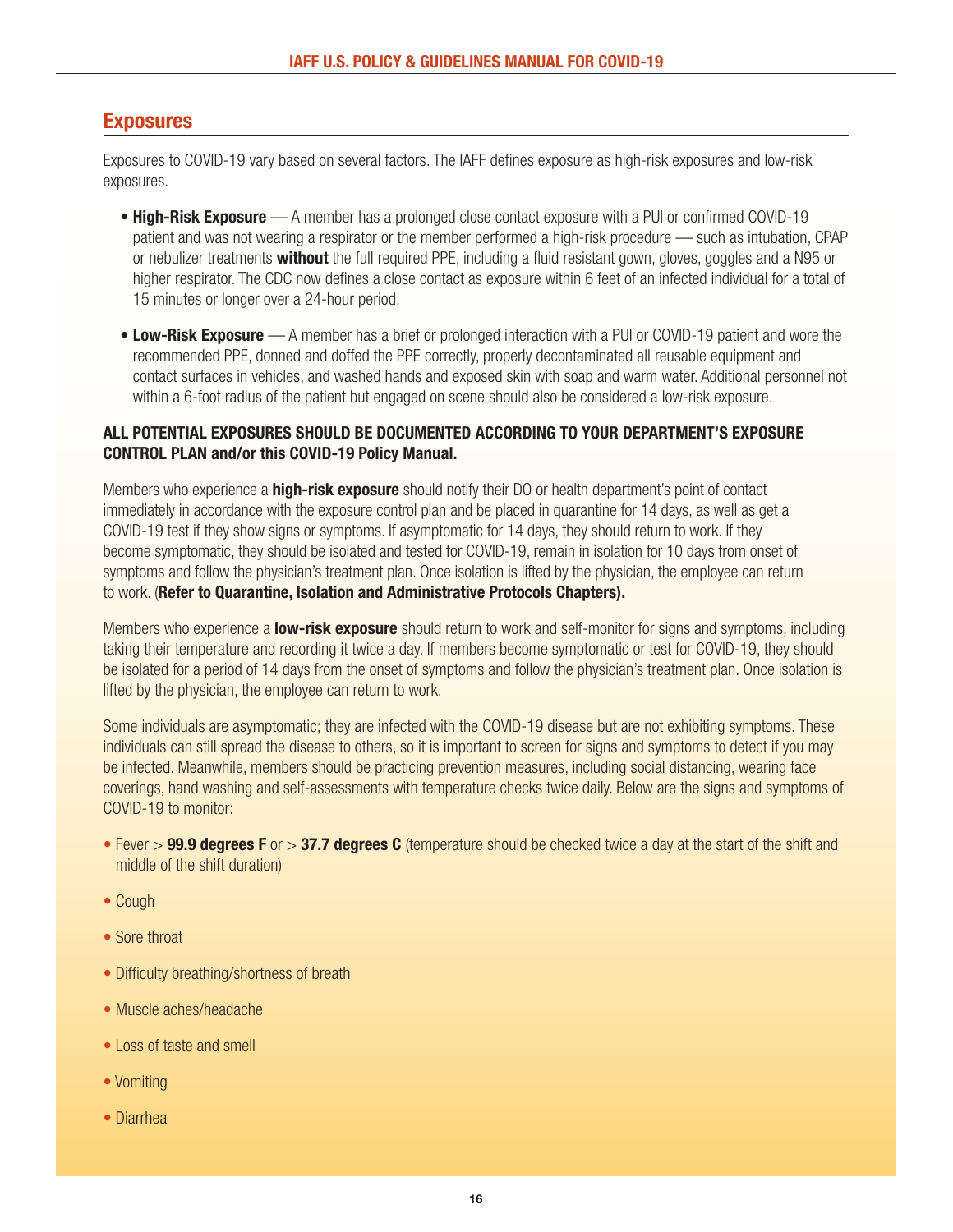# **Exposure Reporting**

- The department, in cooperation with the local, should have a DO available to members 24 hours/seven days a week for exposure reporting.
- If not previously established, the department and the local should designate a minimum of two DOs who are available 24/7 and have an understanding of infectious diseases, including safety officers, infection control and prevention officers, etc.
- The DO's name and 24-hour contact information should be posted and made available to every member of the department and local at every work location. Consider creating laminated wallet cards for each member.
- Department personnel suspecting or confirming a potential COVID-19 exposure must notify the DO immediately or as soon as feasible (after transporting the patient to the hospital, leaving the private residence, etc.)
	- The apparatus with the affected personnel should remain out of service until contact is made with the DO and further direction is provided. NOTE — Personnel who assess/transport a suspected/confirmed COVID-19 patient and are in full PPE — N95 respirator or higher, gloves, eye protection and gown — are deemed a low-risk exposure and should be reported as such. The DO will guide you further on next steps (e.g., exposure documentation, deconning the apparatus, equipment, laundering your work uniforms, etc.)
	- Document exposure according to the department's exposure control plan and cooperate with the DO to ensure COVID-19 does not spread through the department.

#### **Point of Contact Role and Responsibilities**

Relationships are important, and a DO for infectious disease is important for staying ahead of any emerging infectious disease and to ensure relationships with hospitals and healthcare facilities are established.

#### **Hospitals and health facilities**

- The DO is strongly encouraged to meet with all area medical facility ICPs to establish those relationships and obtain the pertinent contact information (e.g., mobile phone number, email addresses) to ensure 24-hour access and assistance.
- Additionally, the DO should provide the area medical facility ICPs with a copy of/link to the Ryan White Act letter.
	- [Ryan White Act](https://www.cdc.gov/niosh/topics/ryanwhite/default.html#table1)
	- [Ryan White Act Sample Letter](https://www.iaff.org/wp-content/uploads/Ryan_White_Act_COVID_19_Form_Letter.docx.doc.docx)
- The DO should exchange contact information with area medical facility ICPs to ensure the ICPs know who to contact when there is previously unsuspected patient who is now positive for COVID-19 that your department personnel treated and/or transported.
- In addition to establishing relationships with area medical facility ICPs, the DO should build relationships and obtain contact information from third-party and private EMS transport services points of contact who handle their agency's COVID-19 program. **For exposure reporting and exposure follow-up to be successful, the DO must be communicating with area medical facility ICPs and third party or private EMS transport services DOs early and often.**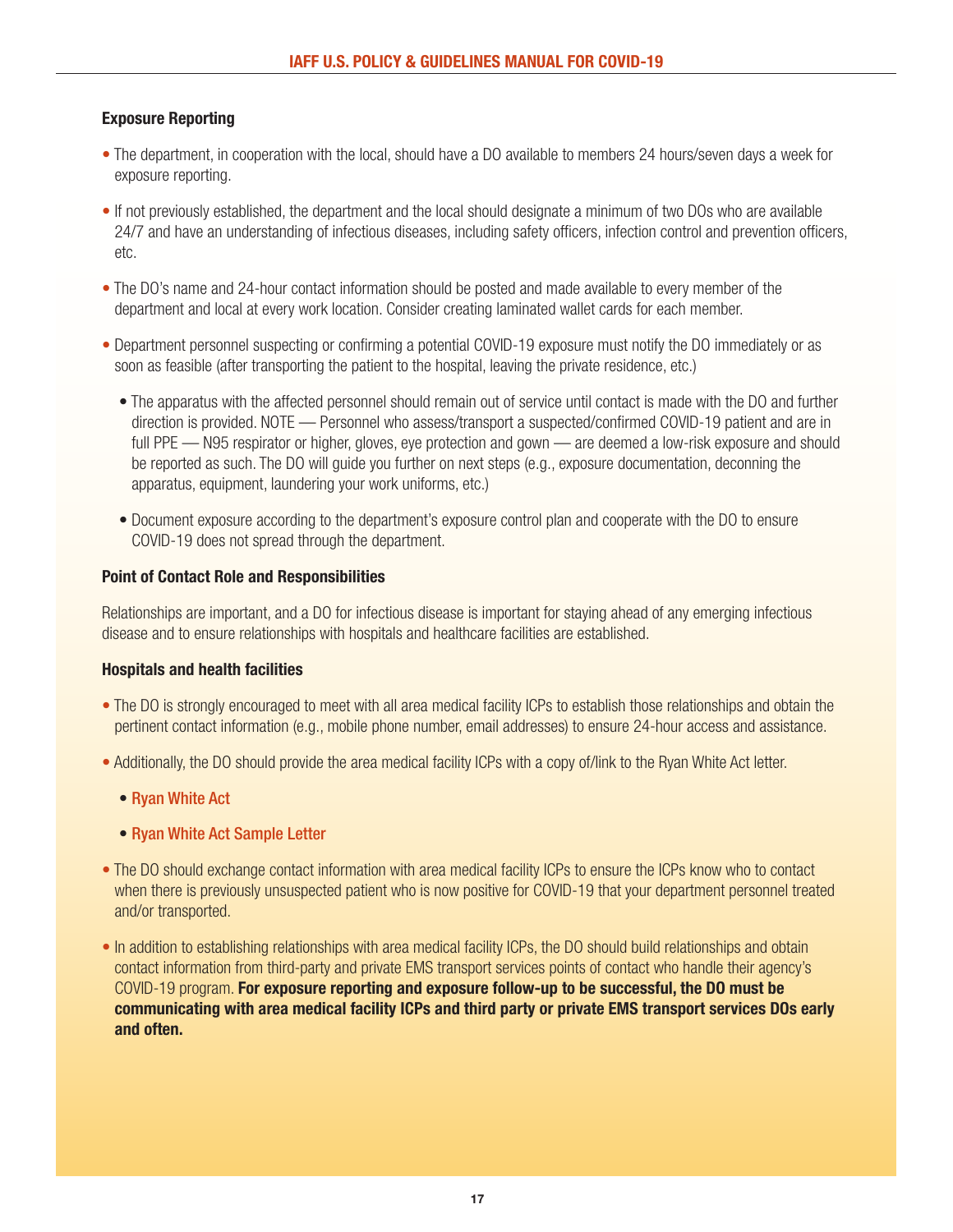## **Local Jurisdictions and Health Departments**

- The DO should establish relationships with jurisdictions providing and accepting mutual aid emergency services and obtain contact information for area jurisdictions' DOs to include health departments from another county or state.
	- The DO should not wait until an event occurs before taking action. Build and establish those relationships early. The DO may also consider establishing a relationship with area law enforcement agencies (local police department, state or police, sheriff's office, etc.)
	- The DO should share this policy manual with other mutual aid jurisdictions to ensure exposed members' best interests are always a priority — not an afterthought.
- The DO should also establish a relationship with a POC at the local or state health department. After the DO receives notification from a medical facility's ICP, the DO has the duty to advise, protect and give next steps in a timely manner to members who are potentially exposed. It is incumbent on the DO to have a 24/7-hour POC with both the local and state health departments. Mobile phone numbers and email addresses should be exchanged to ensure constant communication.
	- The DO should make sure the health department POC is familiar with the Ryan White Act, as well as area medical facility ICPs and, if applicable, third party or private EMS transport services DOs.
	- Frequent and ongoing in-person or virtual meetings are recommended with the DO, medical facility ICPs, third party or private EMS transport services DOs and local and state health POCs for any updates or to review a previous exposure.

## **For members treating a PUI of COVID-19:**

- The DO should immediately notify the receiving facility's emergency room charge nurse and infection control practitioner (ICP).
- This COVID-19 Policy Manual should include how each applicable party (DO, medical facility ICP, third party or private EMS transport services DO and health department POC/official) is responsible for contact tracing when a member has been confirmed positive for COVID-19.
- It is particularly important for the health department POC/official to assist the DO with contact tracing for members who are COVID-19 positive and have potentially exposed shift/station members. The health department POC/official should assist the department DO with contact tracing with any potential family members that have been exposed.
- The DO is further responsible for notifying the fire administration of the occurrences and the number of members (or family members) potentially exposed and requiring quarantine or isolation.
- When confirmation occurs that members are positive for COVID-19 or were exposed to someone positive for the virus, coordination between the DO, the health department POC/official, the positive members, their immediate supervisor and the battalion chief should occur early in the process.
- The affected members should be relieved of duty and the DO should provide next steps, e.g., quarantine, testing.
- The affected members should complete an exposure report any time a suspected or confirmed exposure to a positive COVID-19 patient has occurred. While paper or online exposure reporting is acceptable, the fire administration and the local are encouraged to consider and implement exposure reporting through the National Fire Operations Reporting System (NFORS). For more information on NFORS, download the [National Fire Operations Reporting System \(NFORS\)](https://i-psdi.org/nfors-fire-exposure.html) [Exposure Mobile App](https://i-psdi.org/nfors-fire-exposure.html).
	- [NFORS app poster for printing](https://www.iaff.org/wp-content/uploads/NFORS-iPSDI-App-18x24-Poster-2020.pdf)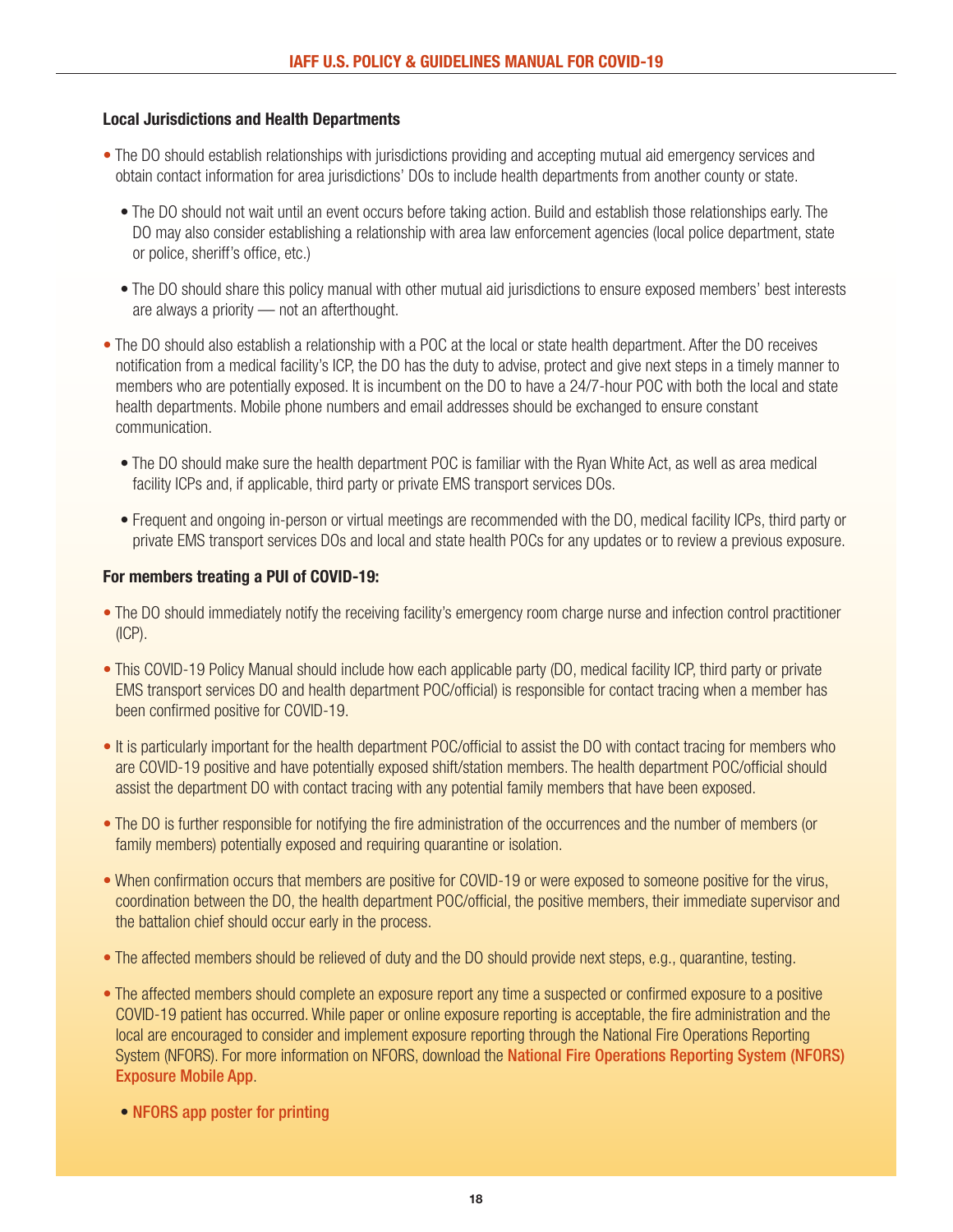- [NFORS app sample video](https://youtu.be/vs7xPI_epyw)
- Exposure reporting is required as soon as possible after the potential/confirmed exposure occurred.
- Exposure reports should be saved in accordance with U.S. federal regulations.

# **Quarantine**

**QUARANTINE** is defined as the restriction and separation on the movement of people that is intended to prevent the spread of disease. It is often used in connection to disease and illness, preventing the movement of those who may have been exposed to a communicable disease (e.g., COVID-19), **but do not have a confirmed medical diagnosis.** 

Members are required to quarantine when there is a **high-risk exposure** as defined in the Exposures section of this document. Quarantine is typically for 14 days. However, the DO, the fire administration, a local representative and the health department POC/official can establish a quarantine policy of 10 days due to the size of the department, taking into consideration the impact on safe staffing. Establish the policy early — do not wait until a situation occurs.

The DO, the fire administration, a local representative and the health department POC/official should determine best practices regarding quarantine, including locations/facilities (fire station (not preferred), area hotel or personal residence).

- For hotel discount offers, check the IAFF online coronavirus resources. Confirm with the hotel to ensure offers are active.
- Regardless of where the quarantine is established, members in quarantine are required to do the following:
	- If quarantining at home with family members, it is critical that members practice social distancing and hand hygiene, wear a facemask and monitor for systems consistently.
	- Use the following links to assist with recording and understanding the signs/symptoms of the COVID-19 infection:
		- [Post-Exposure/Quarantine Symptom Monitoring Tracker](https://www.iaff.org/wp-content/uploads/3-7-2020_COVID-19_PH_SymptomMonitoringTracker-4.pdf)
		- [COVID-19 Self-Screening Guidelines](https://www.iaff.org/wp-content/uploads/Coronavirus-Self-Screening-Guidelines-2020-003-1.pdf)
		- [COVID-19 Prevent the Spread Flyer](https://www.iaff.org/wp-content/uploads/COVID-19-Prevent-the-Spread-Flyer.pdf)
- The DO or health department POC/official should check in on affected members at least once daily.
- The department's peer support coordinator or EAP representative, in cooperation with the DO, should also check in on the affected members and families.

• The department's peer support coordinator or EAP representative should provide the affected members and families with the various behavioral health links accessible on the IAFF inline coronavirus resource under Behavioral Health Resources.

If, at any time, the affected members develop the signs/symptoms as outlined on the Quarantine Monitoring Tracker, such as fever, coughing, shortness of breath, etc., they are required to notify the DO immediately; in turn, the DO is to notify the health department POC/official of the changes and to consider COVID-19 testing.

If testing of the now-symptomatic members is determined by the health department POC/official, the DO should notify the symptomatic members about where they should report for COVID-19 testing. An acceptable timeframe for newly symptomatic members to be tested is within 24 hours of the reported adverse changes.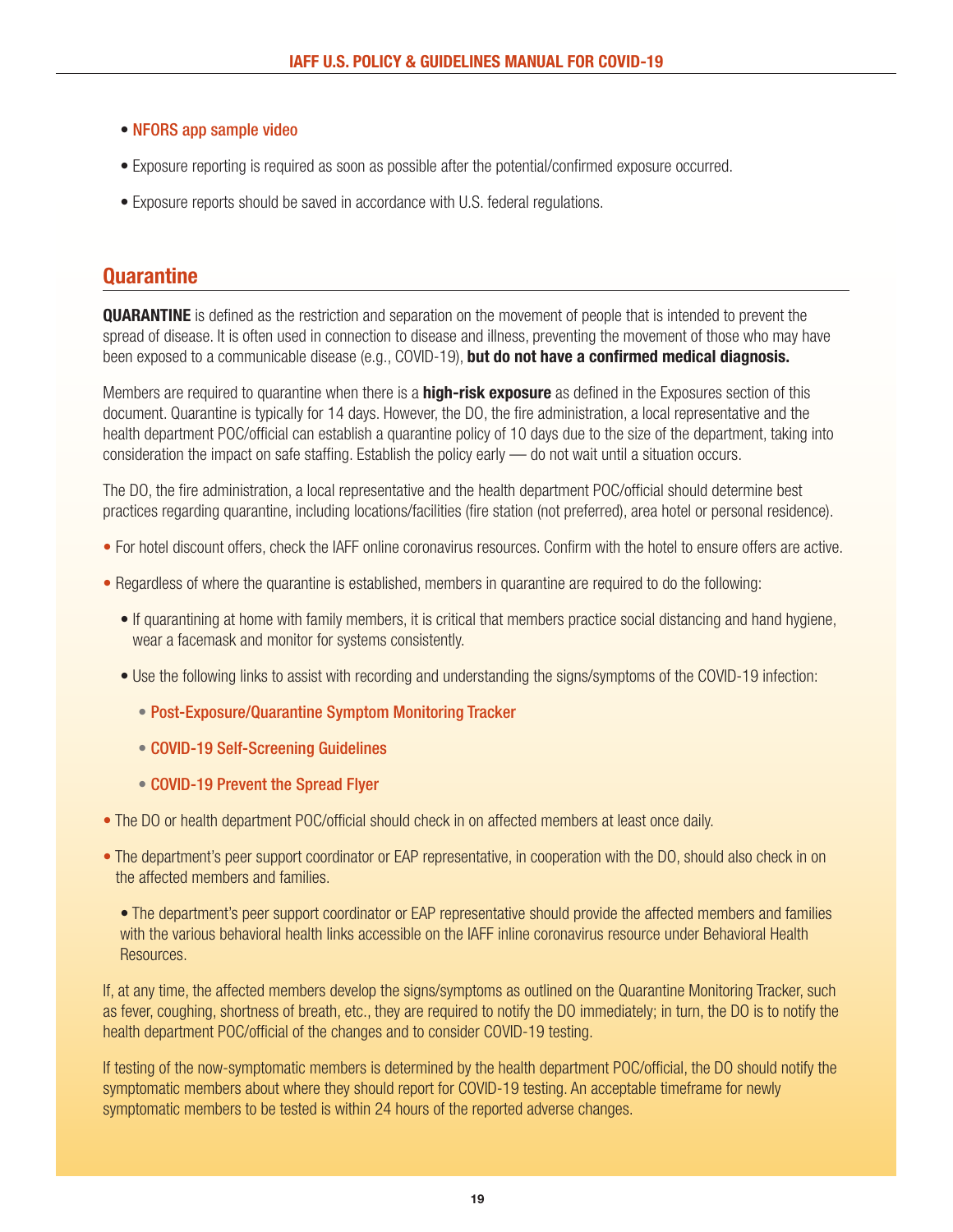- Typically, results of RT-PCR COVID-19 test results are available within 24 to 72 hours. The health department POC/official is responsible for notifying the affected members and the DO of the results.
- If the results are positive, the affected members are moved to isolation. Refer to the Isolation chapter for further direction and instruction.
- If the results are negative, the affected members should remain in quarantine until the 10 or 14 days are completed and symptoms have subsided.
- Prior to having the affected members return to work after completing quarantine, consider meeting with your department occupational health physician for any additional follow up.

# <span id="page-19-0"></span>**Isolation**

**ISOLATON** is defined as separating those with a contagious disease from people who are not sick or infected. Those who test positive or are symptomatic should be placed in isolation.

Similar to quarantine, the DO, the fire administration, a local representative and the health department POC/official should determine best practices regarding isolation, including locations/facilities (fire station (not preferred), area hotel or personal residence).

• For hotel discount offers, check the IAFF online coronavirus resources. Confirm with the hotel to ensure offers are current.

If affected members decide to isolate at home, the DO should educate the affected members about the importance of not coming in contact with any family members, particularly those with preexisting conditions (elderly, respiratory ailments, cancer, etc.).

- The DO or health department POC/official are encouraged to check in on the affected member(s) at least daily.
	- The DO should notify the department's peer support team coordinator or EAP representative to contact the affected member(s) at least daily or as agreed on by all parties.
	- The affected member(s) should remain in isolation in accordance with the Return-to-Work Protocol (see Administrative Protocols chapter)
	- Behavioral health assistance should continue with the affected member(s) and family members until directed otherwise.
	- The DO should continue coordinating with the health department POC/official or the department's occupational health physician.
	- The respective department and local should coordinate with the health department POC/official and department's occupational health physician when and how the affected member(s) should return to full duty, follow up regarding any family members and how the affected member(s) will be tracked and followed as they return to full duty.
		- For example, does the department's occupational health physician want to conduct a modified fitness for duty, with the concurrence of the fire administration and the local (affiliate leaders may want to consider this additional procedure for the membership)?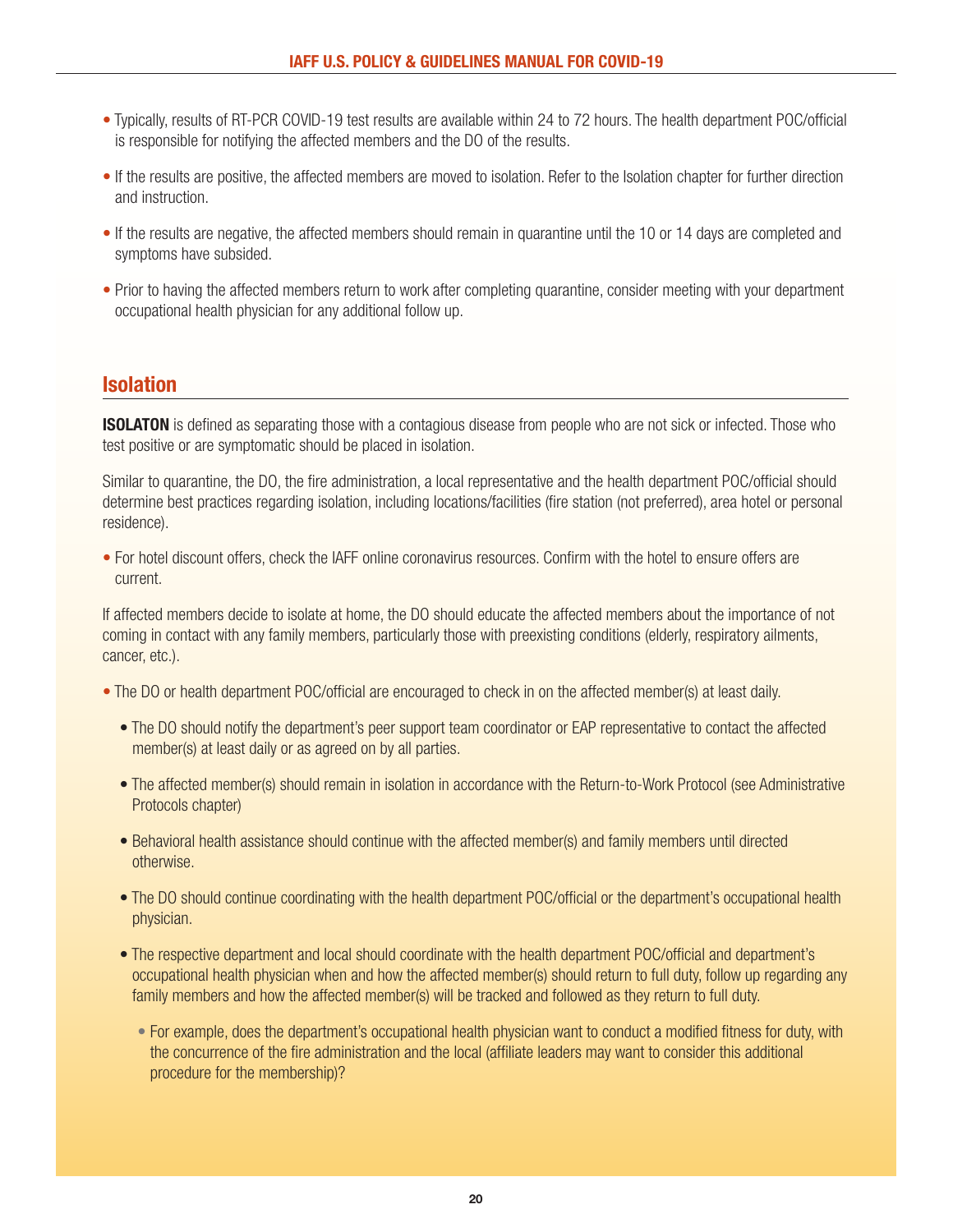# <span id="page-20-0"></span>**Testing**

Testing is an important component for determining whether an individual has COVID-19. This information will determine if a member remains on-duty.

# **Types of Tests**

COVID-19 tests fall under two broad categories — diagnostic and antibody (serologic) tests.

**Diagnostic tests** diagnose an active infection and include:

- **Molecular tests**, which detect the virus's genetic material in the human body. RT-PCR is the most common type of test in this category and remains the most accurate and reliable test for COVID-19 infection.
- **Antigen tests**, which detect specific proteins on the surface of the virus.

Both tests are typically nasal or throat swab, but the major difference is that antigen tests are commonly rapid diagnostic tests. While rapid tests may be more desired, they can be more unreliable than the molecular RT-PCR test. Negative antigen tests should be confirmed with the molecular RT-PCR test.

**Antibody (serologic) tests** identify if you've had an infection and include:

• Antibody (serologic) blood tests that inform whether an individual has been exposed to or has some level of immunity to the virus.

Since the body takes time — from a few days to several weeks — to make antibodies, serologic testing is not useful for identifying those who currently have and may be infectious with the virus. In addition, accuracy of detection is not as high. Thus, more research is necessary to determine the accuracy and medical application of antibody (serologic) test results for COVID-19 management decisions.

The IAFF supports the recommendation from the FDA that results from serologic testing alone should not be used to diagnose or exclude COVID-19 infection or to inform infection status. For return-to-work decisions, the only acceptable testing regimens are RT-PCR tests or antigen tests.

# **Point of Care Testing Protocols**

Accurate testing of affected members from a high-risk exposure should be tested two to eight days post exposure for the highest potential for infectivity to COVID-19. Testing earlier than two days may result in a false negative with the affected members subsequently becoming symptomatic later with the COVID-19 virus.

The DO, the local, the health department POC/official and the department's occupational health physician should determine when affected member are tested for COVID-19 and where testing is available (more than one location needs to be made available. Additionally, testing needs to be considered for members whose residence is 60 minutes or longer outside of the employed jurisdiction for convenient and reliable COVID-19 testing.

Once symptomatic members notify the DO that they are exhibiting symptoms, the DO should notify the health department POC/officials regarding the affected members' potential infection for COVID-19.

Testing for the affected members exhibiting signs and symptoms of COVID-19 infection should within 24 hours of notification to the DO and subsequently to the health department's POC/official. The affected members' family members should also be considered in the testing equation.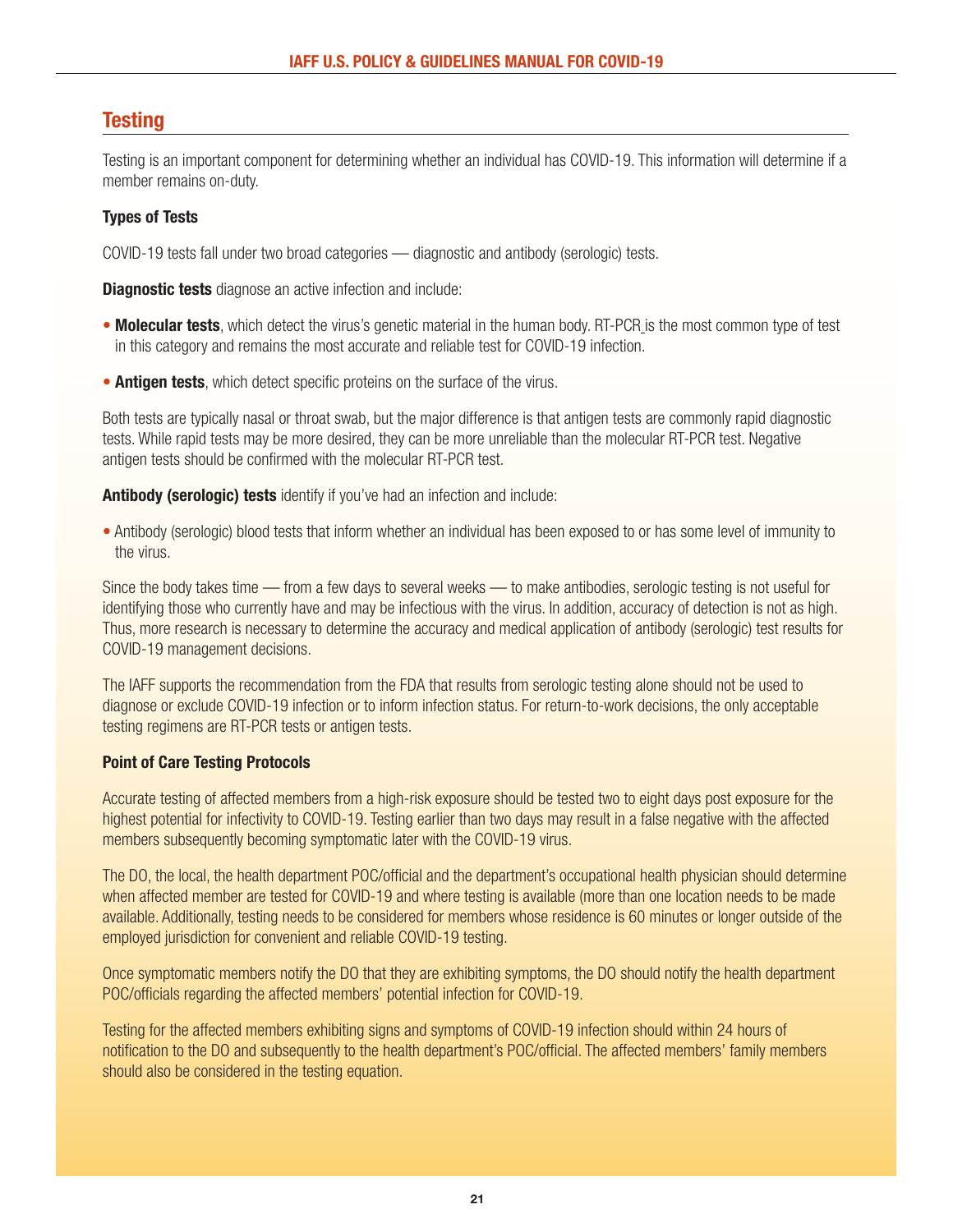## **Detection of Viral RNA: RT-PCR Test**

Tests that detect viral RNA levels can identify current infections and suggest infectivity and transmission risk for others. Currently, the most widely used RNA test on the market is the Reverse Transcriptase Polymerase Chain Reaction (RT-PCR) for the detection of nucleic acid from SARS-CoV-2 in upper and lower-respiratory specimens (such as nasal, nasopharyngeal or oropharyngeal swabs) collected from individuals suspected of COVID-19. **Negative results do not mean there is no COVID-19 infection and should not be used as the sole basis for patient management decisions.** The DO and the local should review the testing procedures when testing should occur and the available testing locations for affected members and applicable family members.

Multiple studies have identified false negative results in initial PCR tests, but it's not clear why this happens. Reasons may include stage of illness (days from initial exposure), lower amounts of virus in certain anatomic sites and in certain patients, and suboptimal sample collection methods. Overall, the FDA has asserted that FDA-authorized nucleic acid amplification tests for COVID-19 meeting emergency use authorization criteria are highly reliable. Thus, these tests are currently the gold standard.

## <span id="page-21-0"></span>**Detection of Host Immune Response: Antibody Testing**

Tests that identify host immune response are referred to as serological tests and are intended to be administered as simple blood tests. These tests can indicate whether an individual has been previously exposed to COVID-19. Antibody test results are important in detecting infections in individuals with few or no symptoms and have been used in conjunction with RT-PCR results in establishing a diagnosis or exclusion of COVID-19 infection. IgM and IgG are the two major antibodies assessed by serologic testing.

- IgM antibodies typically appear earlier within the course of infection within days to about one week after the onset of symptoms. The antibodies can persist for a week to a few months.
- IgG antibodies develop later in the course of infection, typically appearing in the bloodstream around two weeks after infection and may last for months to several years.
- Those with IgM only or IgM and IgG antibodies are likely in an early stage of infection, even if they don't have any symptoms. Ideally, fire fighters with these markers should undergo quarantine, plus a reflex PCR test, to confirm infectivity.

Expanding testing for COVID-19 is a top priority; however, there is limited information on the significance of the presence of antibodies detected by serologic testing. While serologic tests may indicate that an individual has an immune response to COVID-19, much remains unknown about how long individuals with an immune response suggested by the presence of IgG or IgM antibodies could shed infectious virus.

#### **Emergency Use Authorization (EUA)**

During public health emergencies declared under Section 564 of the Federal Food, Drug and Cosmetic (FD&C) Act, the FDA is able to issue Emergency Use Authorizations (EUAs) when certain criteria are met that allow for the use and distribution of potentially life-saving medical products to diagnose, treat or prevent the disease, which can include diagnostic tests.

EUAs are a shortcut in the FDA approval process that allows products to be used that have not gone through the full FDA approval process, which sometimes can take years.

According to the FDA, there is no FDA-approved or cleared test to diagnose or detect COVID-19. Therefore, the FDA has issued several EUAs for the use of new diagnostic tests to detect COVID-19 (review the [list of EUA-approved tests](https://www.fda.gov/medical-devices/emergency-situations-medical-devices/emergency-use-authorizations)).

The FDA has also evaluated the performances of the EUA serologic test. The performance of these tests is described by their sensitivity or their ability to identify those with antibodies (true positive rate) and their specificity or their ability to identify those without antibodies (true negative rate). See the [results](https://www.fda.gov/medical-devices/emergency-situations-medical-devices/eua-authorized-serology-test-performance).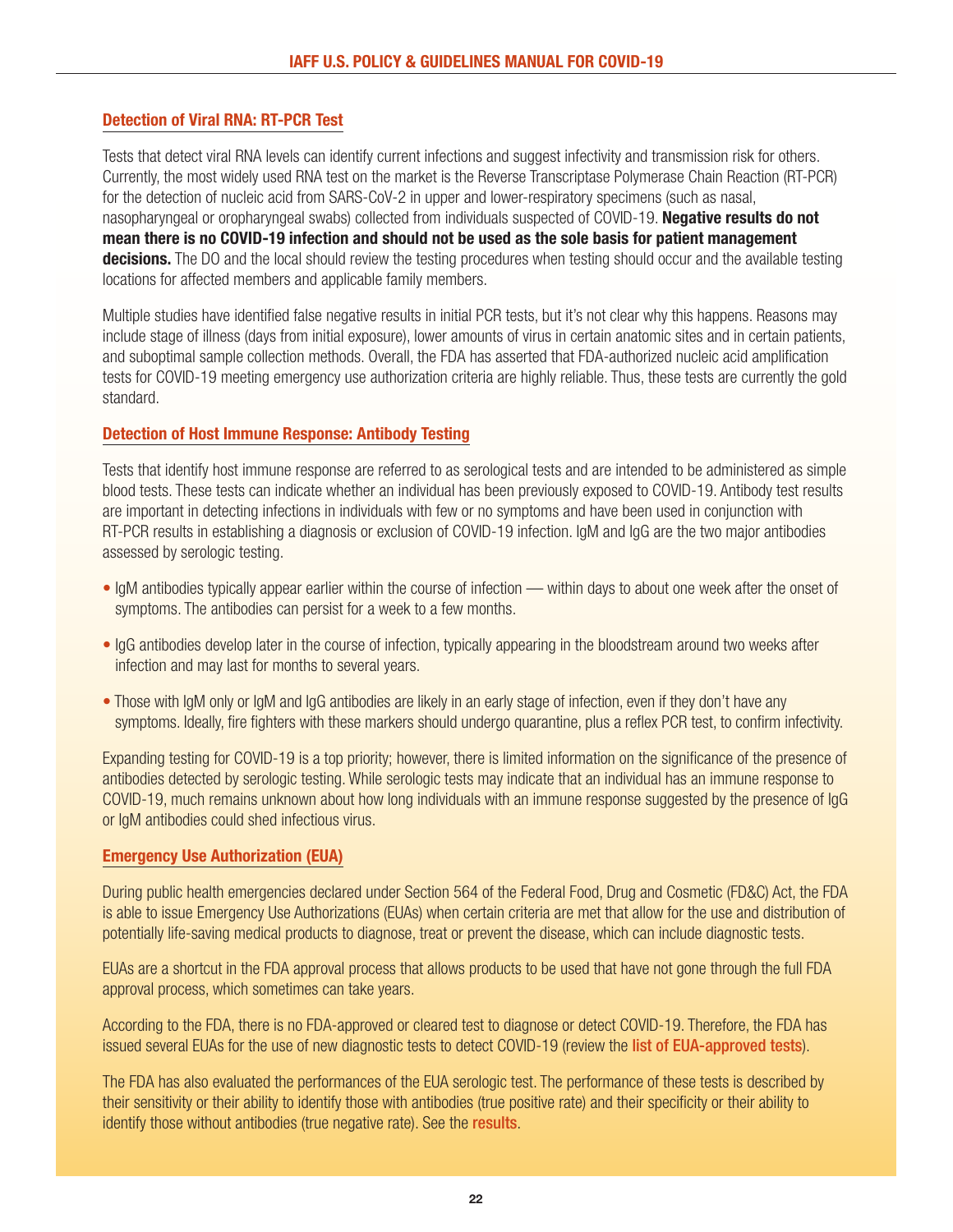# **Testing Positive**

Members who test positive for COVID-19 or are exposed to someone who tested positive while off duty, are required to notify the DO in accordance with the Exposure Reporting chapter of this document.

- The DO or the health department POC will provide information relating to testing, quarantine or isolation, family concerns and next steps. Members are responsible for making the notification as soon as possible upon testing positive or experiencing exposure to someone who has tested positive.
- The DO will make all the applicable notifications in accordance with the Exposure Reporting. One of those notifications will be to the peer support team coordinator or to the designated EAP representative to assist the affected member and family members with behavioral health concerns. Coordination between the affected member and the peer support team coordinator or EAP representative on the frequency communication will be determined early on (e.g., daily, every other day, etc.).
- The DO or health department's POC will be responsible for ensuring contact tracing is conducted in a timely manner in accordance with the Exposure Reporting chapter.
- Before affected members can return to duty, they must meet the criteria established in the Return-to-Work chapter of this policy manual. Additionally, the department may require a modified fitness for duty (physical) with the department's occupational health physician dependent of the severity (e.g., hospitalization, extended symptomatic issues, etc.) of symptoms resulting from the effects of COVID-19.
- Ensure documentation and exposure reporting (NFORS)

# **Contact Tracing**

Contact tracing helps protect you, your department, your family and your community. In addition, contact tracing:

- Informs your members that they may have been exposed to COVID-19 and should monitor their health for signs and symptoms (e.g., fever, coughing, shortness of breath) of COVID-19.
- Assists members or family members who may have been exposed to someone who tested positive.
- Requires members to self-isolate if they have COVID-19 or self-quarantine if they have been in close contact with an infected person.

The DO and the health department's POC/official play an important role with contact tracing to further reduce the possibility of additional exposures or infections. The DO is responsible in establishing a policy on how and when contact tracing will be conducted. Training and guidance should come from the health department's POC/official to ensure it is being conducted in a timely and efficient manner with minimal impact to the affect members or their families.

- The DO is responsible for notifying the fire administration on the number of members affected (e.g., quarantine, testing) as contact tracing is conducted.
- The DO should ensure affected members being ordered to quarantine, test, etc., receive the necessary guidance and information on what to expect.
- The DO should follow up with the department's peer support team coordinator or EAP representative to assist members required to quarantine or isolate due to positive COVID-19 test results.
	- The DO should provide peer support assistance for affected family members as requested.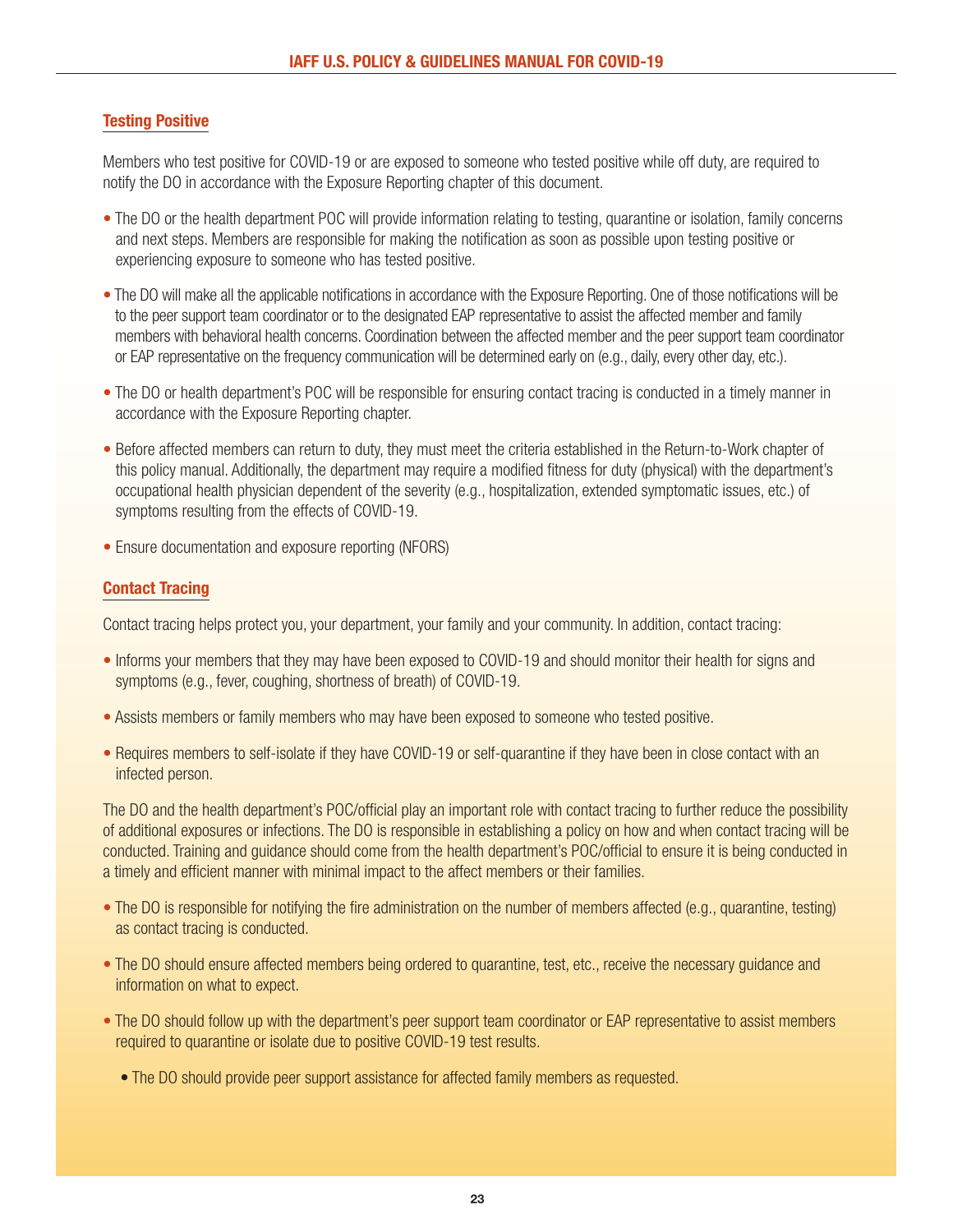## **Testing in Skilled Nursing Homes**

Some states are beginning to require fire fighters to assist with testing for residents in skilled nursing homes. These are hot zones and often the tasks are out of the scope of fire fighters' training or practice. This testing quidance on best practices includes how to safely perform testing for both the nursing home residents and fire fighters.

The San Antonio Fire Department has developed training videos to assist in developing guidelines for designing and safely performing testing at skilled nursing homes, as well as large-scale testing:

- [Nursing Homes: What to Expect](https://app.box.com/s/gw41gvioa13xs2eyp2fbvul9uju8mv0i)
- [Large-Scale Testing](https://app.box.com/s/noyu1byrgjgg2um3abf0voqdc7a1zgyx)

# **Administrative Protocols**

It is extremely important for the DO, the fire administration, the local and the human resources director/representative to establish protocols for when members are in quarantine for 10 or 14 days. Everyone needs to know which type of leave to use while in quarantine (e.g., personal leave [vacation or sick], administrative leave, COVID-19 leave). The affected members need to know which leave is required while in quarantine.

The policy established needs to be consistent for any affected members who are in quarantine, whether members are in operations (in the field) or in an administrative position (in an office setting).

#### **Economic Resources**

Local governments across the United States are already feeling the financial impact of the pandemic as many municipalities face large budget shortfalls from losses in tax and other revenue. The administration may use this as justification for not taking the appropriate protective measures as they may be considered cost prohibitive. Be aware of legislation that will assist with and provide financial relief to offset the costs associated with responding to the pandemic while adequately protecting your members.

During a pandemic, legislation that may include assistance with paid sick leave, expanded family and medical leave and financial assistance to prevent layoffs are important to support.

#### <span id="page-23-0"></span>**Workers' Compensation**

- Ensure your members complete the exposure reporting document as outlined in the Exposure Reporting chapter. Affiliate leaders should work with their state or leadership to see if COVID-19 infection is covered either under presumptive legislation or through a governor's executive order.
- Work closely with the affiliate or state attorney to ensure exposure documentation is reported or recorded in accordance with the applicable statute or executive order for compensability of the affected members' claims.
- Exposure reporting, along with favorable outcomes related to workers' compensability claims, should be part of the educational component of this policy manual.
- Affiliate leaders, in cooperation with the local or state attorney, should play an integral role to ensure the timing, wording and submission of the workers' compensation claim follows the current statute.
- States that do not have presumptive coverage or executive orders in place are encouraged to work with the IAFF Governmental Affairs and Public Policy Division for guidance and assistance. Additionally, the Governmental Affairs and Public Policy Division, along with the Health and Safety Division, can provide sample legislation to use in your respective state. Work with your state leadership through your IAFF district vice president to contact one or both of those divisions for assistance.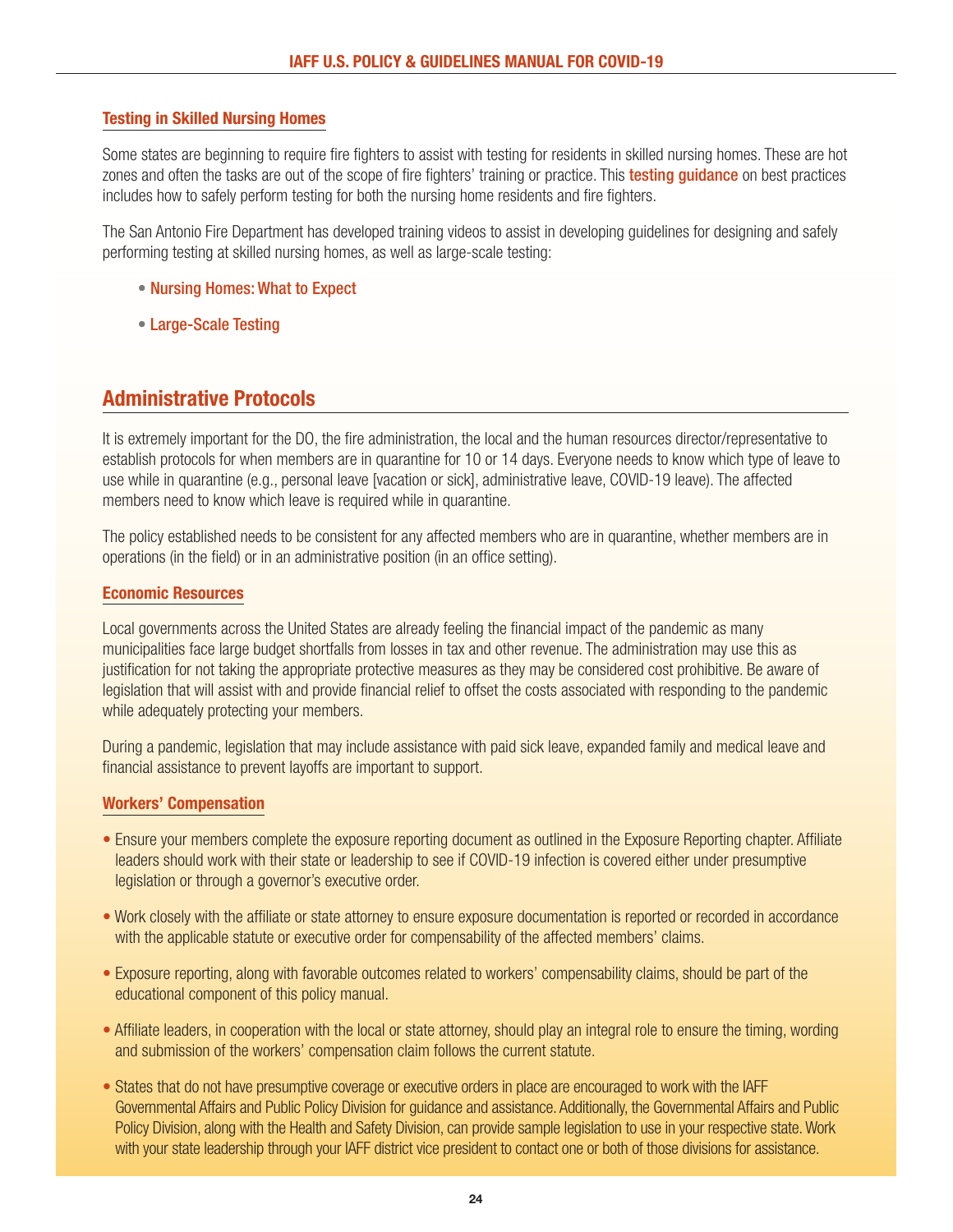# <span id="page-24-0"></span>**Return to Work**

- Return-to-work procedures need to be in accordance with CDC recommendations. While the health and safety of your members are paramount, returning affected members to work after quarantine or testing positive previously for COVID-19 can provide additional safe staffing and relieve the burden for other members working multiple consecutive shifts.
- The DO, the fire administration, a local representative, the health department's POC/official and the department's occupational health physician should establish and agree on a procedure for when and how affected members return to work.

# **The Policy**

- <span id="page-24-1"></span>• Members who experience a **high-risk exposure** should notify their department in accordance with their exposure control plan, be placed in quarantine for 14 days and get a COVID-19 test if showing signs and symptoms. If asymptomatic for 14 days, members are eligible to return to work. If members test positive, they should be isolated and follow the quidance below for returning to work.
- If members are currently in isolation due to signs/symptoms of COVID-19 (e.g., fever, cough, shortness of breath) or have tested positive for the COVID-19 virus:
	- The CDC has updated **duration of isolation and precautions** guidance based on available data. The guidance indicates that persons with mild to moderate COVID-19 symptom may remain infectious for up to 10 days after symptom onset. Persons with more severe to critical illness or severe immunocompromise may remain infectious up to 20 days after symptom onset. Based on these findings, a test-based strategy is no longer recommended to discontinue isolation or precautions, unless the individual is immunocompromised.

#### • **Members may be cleared to return to work based on the following guidelines:**

#### **1. Isolation and precautions can generally be discontinued:**

- 10 days after symptom onset (refer to the [CDC Criteria for Return to Work for Healthcare Personnel with Confirmed or](https://www.cdc.gov/coronavirus/2019-ncov/healthcare-facilities/hcp-return-work.htm) [Suspected COVID-19](https://www.cdc.gov/coronavirus/2019-ncov/healthcare-facilities/hcp-return-work.htm) [interim guidance]). NOTE: Individuals with severe illness may produce the virus beyond 10 days, which may warrant extending the duration of isolation and precautions for up to 20 days after symptom onset. Consult with the department's occupational health physician and possibly infection control experts.
- With the absence of fever for at least 72 hours without the use of fever-reducing medications and an improvement of other symptoms. The CDC recommends a 24-hour fever-free interval (without fever-reducing medications) before returning to work, while the IAFF recommends a 72-hour fever-free interval (without fever-reducing medications). This recommendation has been reviewed with input from medical professionals. There is no clear evidence that warrants a change to a shorter time interval.
- **2. For members who never develop symptoms**, isolation and other precautions can be discontinued 10 days after the date of their first positive RT-PCR test.

# **NOTE: Serologic testing should not be used to establish the presence or absence of COVID-19 infection, and the results should not be used to determine if someone should discontinue isolation or precautions.**

The DO, the fire administration, a local representative, the health department's POC/official and the department's occupational health physician should consider a modified fitness for duty examination before affected members return to work as affected members previously infected with COVID-19 with moderate to severe complications continue to experience respiratory distress, muscle-skeletal pain and cardiac dysrhythmia.

The department's occupational health physician should have frequent follow up with the affected members prior to and after returning to work.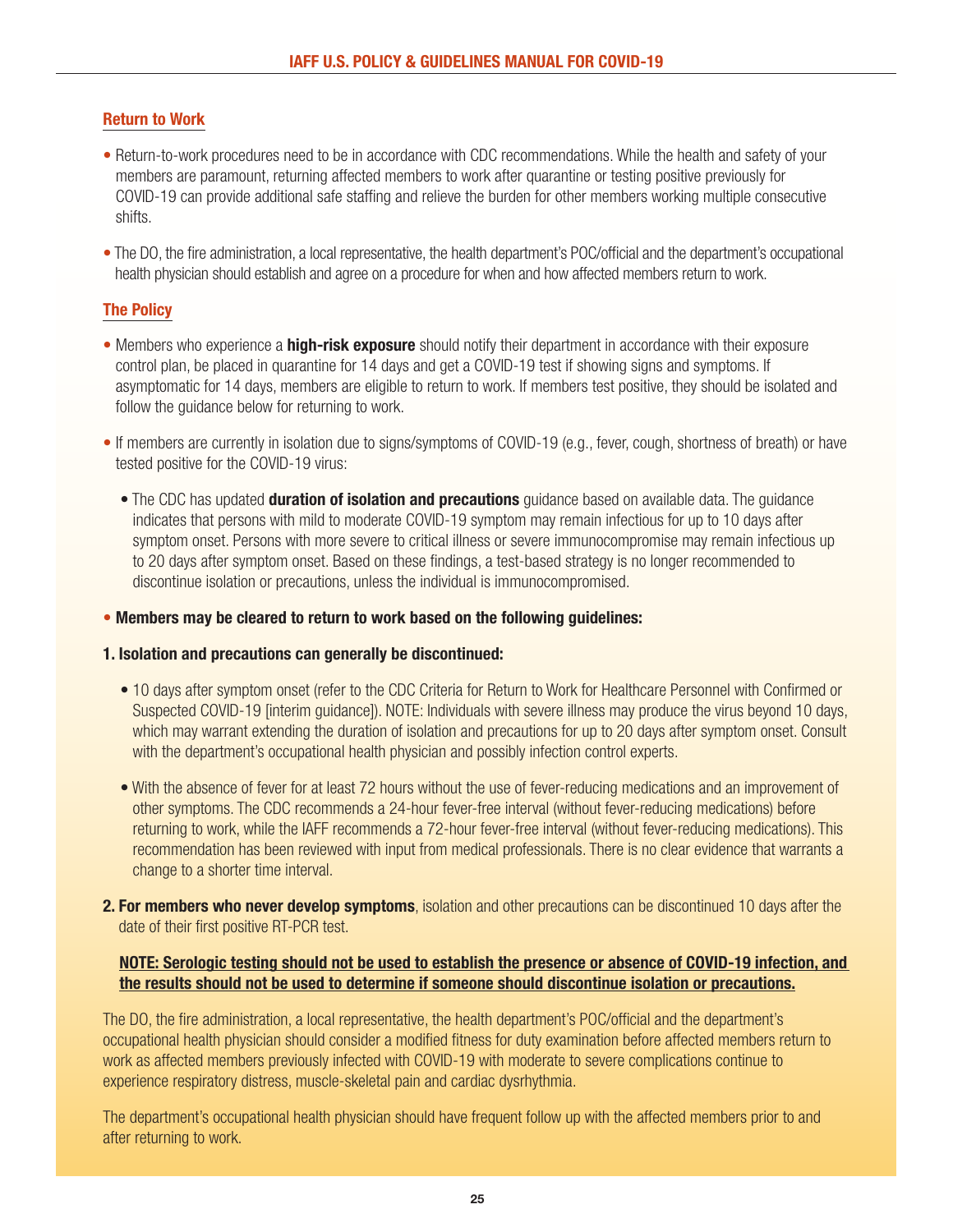- If affected members are unable to return to full duty due to ongoing complications from COVID-19, the fire administration, a local representative and the department's occupational health physician should determine if the affected members can work in an alternative duty capacity (e.g., office setting) or if they cannot return to duty at all. Additionally, the fire administration and local representative should determine which leave affected members are using if no duty is ordered by the department's occupational health physician (personal leave versus administrative leave).
	- Regardless of the duty status, the DO should maintain frequent contact with the affected members for any needs or assistance (behavioral health, completing paperwork, etc.).
- The affected members are responsible for notifying the DO and the department's occupational health physician with any ongoing COVID-19 complications or new symptoms as a result of their previous COVID-19 infection.
- A copy of the Return-to-Work Flowchart should be included in this chapter to further assist with determining if affected members are returning to work.
	- [Return-to-Work Flowchart](https://www.iaff.org/wp-content/uploads/COVID-19_Decision_Tree.pdf)

## **Confidentiality**

Confidentiality and all applicable local, state and federal privacy laws should be strictly adhered to at all times regarding affected members' medical information.

# **Dispatch Protocols**

A collaborative effort should be made with 9-1-1 call takers and dispatchers, the call center agency head, the fire administration, the DO, a local representative and the health department POC/official to aid in incorporating the questions below to pre-screen 9-1-1 calls for assistance for COVID-19.

Additionally, based on the pre-screening of COVID-19, information received from the 9-1-1 call center needs to be disseminated to the incoming emergency responders (your members) in a timely manner (prior to their arrival on the scene).

#### **Recommendations for 9-1-1 Public Safety Answering Points (PSAPs)**

- Municipalities and local EMS authorities should coordinate with state and local public health, PSAPs and other emergency call centers to determine the need for modified caller queries concerning COVID-19.
- Dispatch questions related to COVID-19 should be asked for all emergencies (police, fire and EMS).
- Modified caller queries should be closely coordinated with an EMS medical director and informed by local, state and federal public health authorities, including the city or county health department, state health department and the CDC.
- PSAPs or emergency medical dispatch (EMD) centers (as appropriate) should question callers and determine the possibility that calls concern a person who may have signs or symptoms and risk factors for COVID-19.
- Refer to [Guidance for Emergency Medical Services Systems and 9-1-1 Public Safety Answering Points \(PSAPs\)](https://www.cdc.gov/coronavirus/2019-ncov/hcp/guidance-for-ems.html) [for COVID-19 in the United States.](https://www.cdc.gov/coronavirus/2019-ncov/hcp/guidance-for-ems.html)